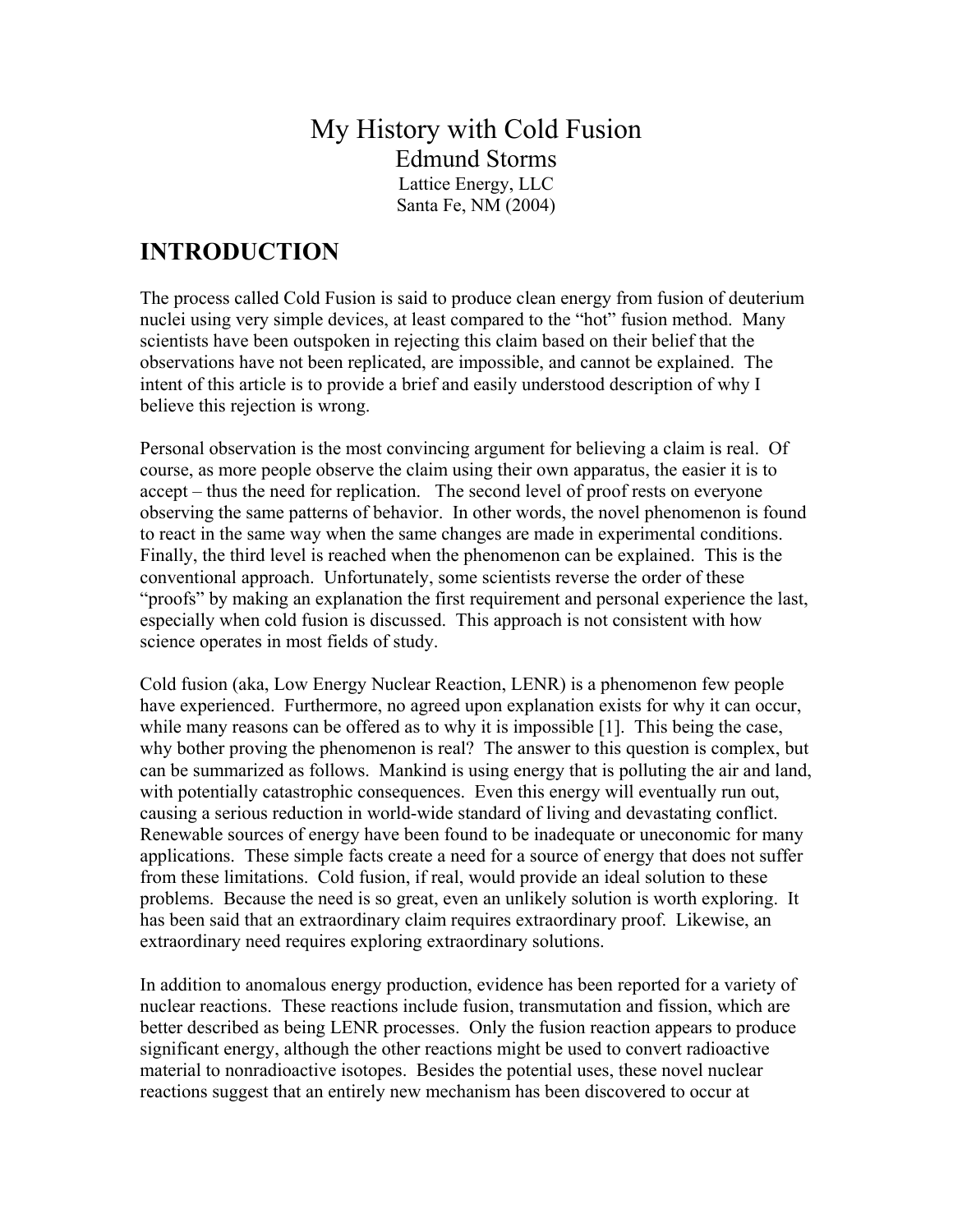relatively low energy in a regular array of atoms. The nature of this nuclear-activeenvironment (NAE) has not yet been determined, although it involves a solid lattice having small dimensions and containing certain critical elements. The NAE does not appear to be β-PdD as previously thought. Many people rejected the idea because they thought the lattice conditions in β-PdD were too simple and too well understood to support an explanation. The real conditions turn out to be far more complex.

To shorten the description given here, much information has been left out. The reader is directed to technical details published in the cited papers. These papers can be accessed in full text at www.LENR-CANR.org where over 3170 citations and over 330 full text papers are available. This brief paper emphasizes the Fleischmann-Pons effect and studies done in the U.S. because it was written for and submitted to the DoE Panel that revaluation the claims for cold fusion on August 23, 2004.

# **EVIDENCE**

#### **Personal Experience**

I first got involved in the subject about 15 years ago while working at the Los Alamos National Laboratory (LANL). Studies done first LANL and later at Energy K. Systems, Inc. (EKS, Inc), a private laboratory, convinced me that anomalous energy [2] or tritium [3] can be produced when a suitable palladium cathode is electrolyzed in a solution of D<sub>2</sub>O containing LiOD. This is a replication of the Fleischmann-Pons (F-P) effect, as



**FIGURE 1.** Tritium production in a F-P cell compared to an identical cell being electrolyzed at the same time. A fraction excess tritium of 2.0 means that the tritium content doubled over the initial tritium content always found in heavy-water. Closed, sealed cells containing a catalyst were used. Work was done at LANL.

described first by these authors in 1989[4-6]. Figure 1 shows an example of tritium being produced in a F-P cell at LANL that is compared to the behavior of a similar cell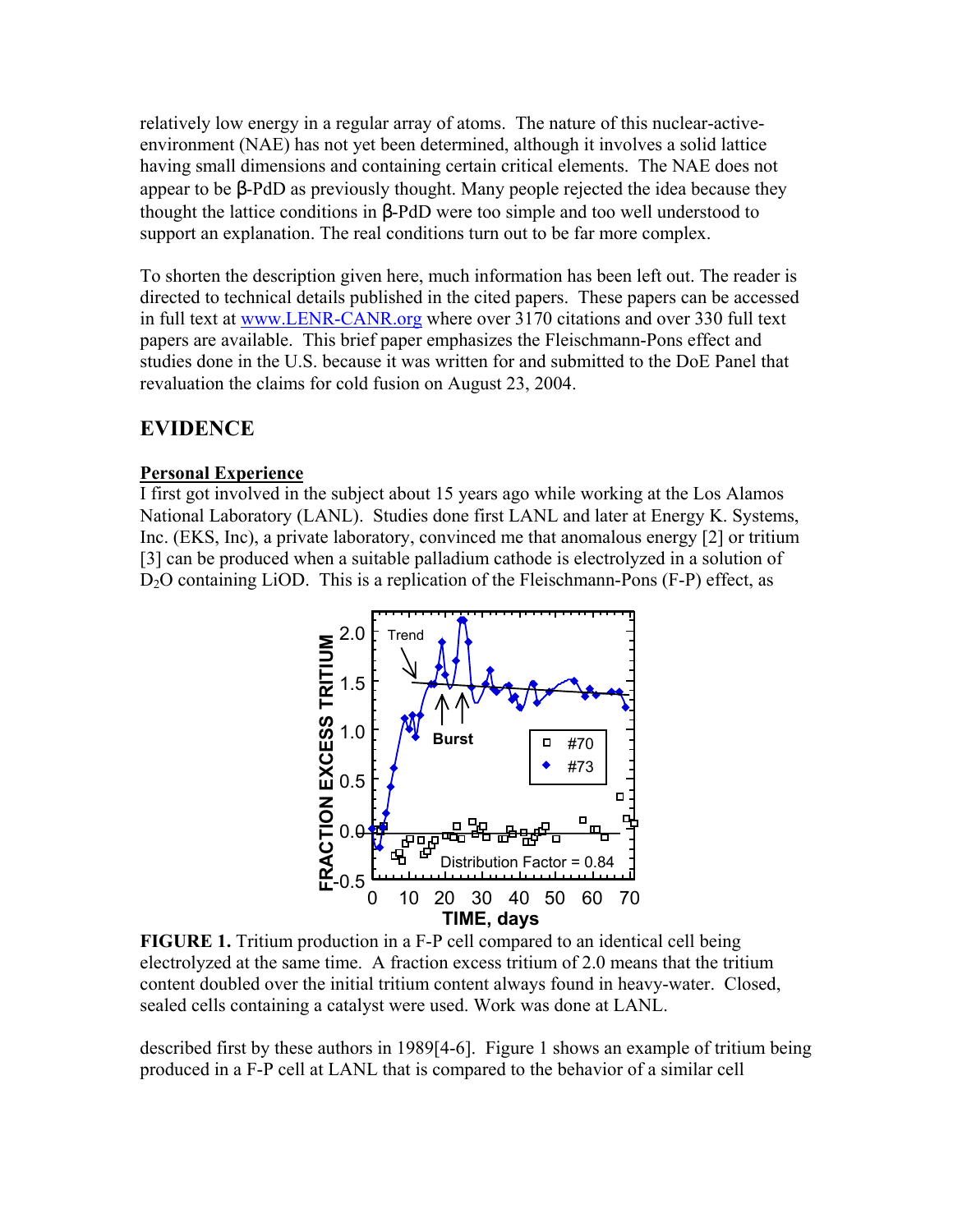that did not produce tritium even though it was electrolyzed at the same time. Subsequent work demonstrated that tritium appeared only in the electrolytic solution, rather than in the evolving  $D_2$  gas. This behavior was in direct contrast to the behavior of tritium known to be dissolved in a palladium cathode, which always left the cell along with evolving  $D_2$  gas. The effect of tritium in the surrounding air was also explored and found to be inconsistent with the behavior observed when anomalous tritium was produced. Thus, anomalous tritium was shown not to result from contaminated palladium, did not come into the cell from the environment, and was produced within the cathode near its surface.

An example of anomalous energy is shown in Fig. 2. This energy was produced by a batch of palladium that experienced very few cracks upon reaction with deuterium. Another batch obtained from the same source (Tanaka Metals, Japan) that had a much larger amount of cracking was inert. Samples from the active batch produced anomalous energy at two other laboratories. [7, 8] Therefore, anomalous heat from the same material was replicated at three laboratories and was shown to be related to the amount of cracking.



**FIGURE 2.** Excess power produced in a F-P cell using a palladium cathode  $(4 \text{ cm}^2)$  that form few cracks. Heat was measured using an isoperibolic calorimeter. Notice that no excess was produced when applied current was less than 2.8 A. The drop off after 310 hours was caused by failure of the internal recombiner, for which a correction is shown. This study was made at LANL.

This anomalous energy was later found to be produced at the surface of the cathode in isolated regions of deposited material. [9-14] Palladium is not necessary either as the basic material or as the deposited material, although its use can produce anomalous energy.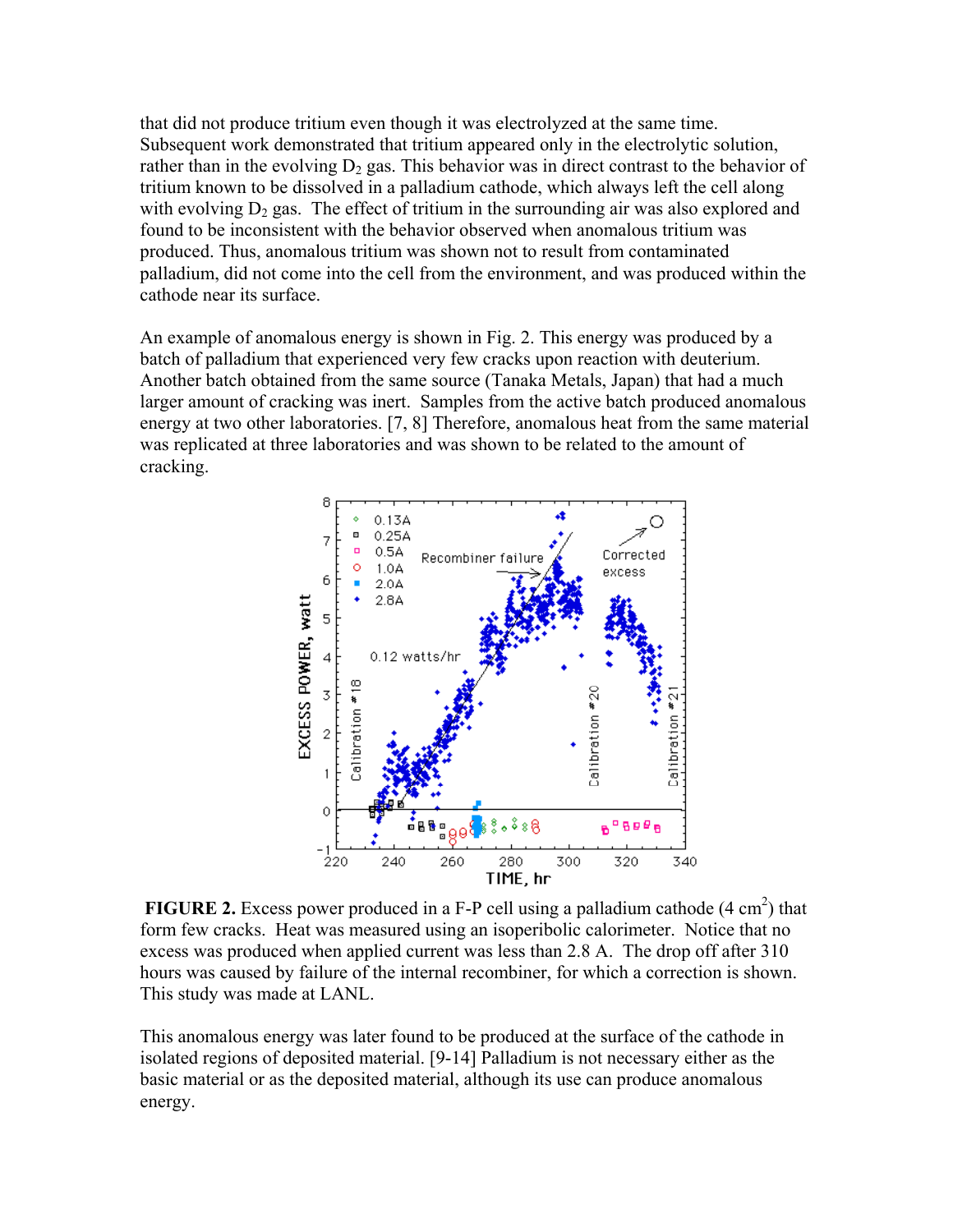These personal studies involve measurement of anomalous energy using a variety of calorimeter types. [15-17] Because rejection of the published claims is based on supposed errors in the measurement of anomalous energy, significant effort was made to identify and eliminate known errors. In addition, the resulting insights have allowed a more realistic evaluation of other reports.[18, 19]

## **Universal Experience and Patterns**

## Examples of Replications:

Table I lists a sampling of reported replications for the Fleischmann-Pons effect. Most of the studies observed anomalous heat being produced by more than one sample. Many other examples can be cited, but not all provided sufficient information to allow the studies to be evaluated or the listed values to be determined. Of course, many samples failed to produce anomalous energy for various reasons, some of which are suggested below.

# D/Pd Ratio of Palladium Substrate is Important:

Very careful work at SRI first demonstrated the effect of average deuterium content within the palladium cathode. [20-23] One example is shown in Fig. 3.



**FIGURE 3.** Anomalous power produced by a F-P cell as a function of average composition of the palladium cathode. Composition was measured using change in resistance of the entire cathode and power was measured using a flow-type calorimeter. Work was done at SRI.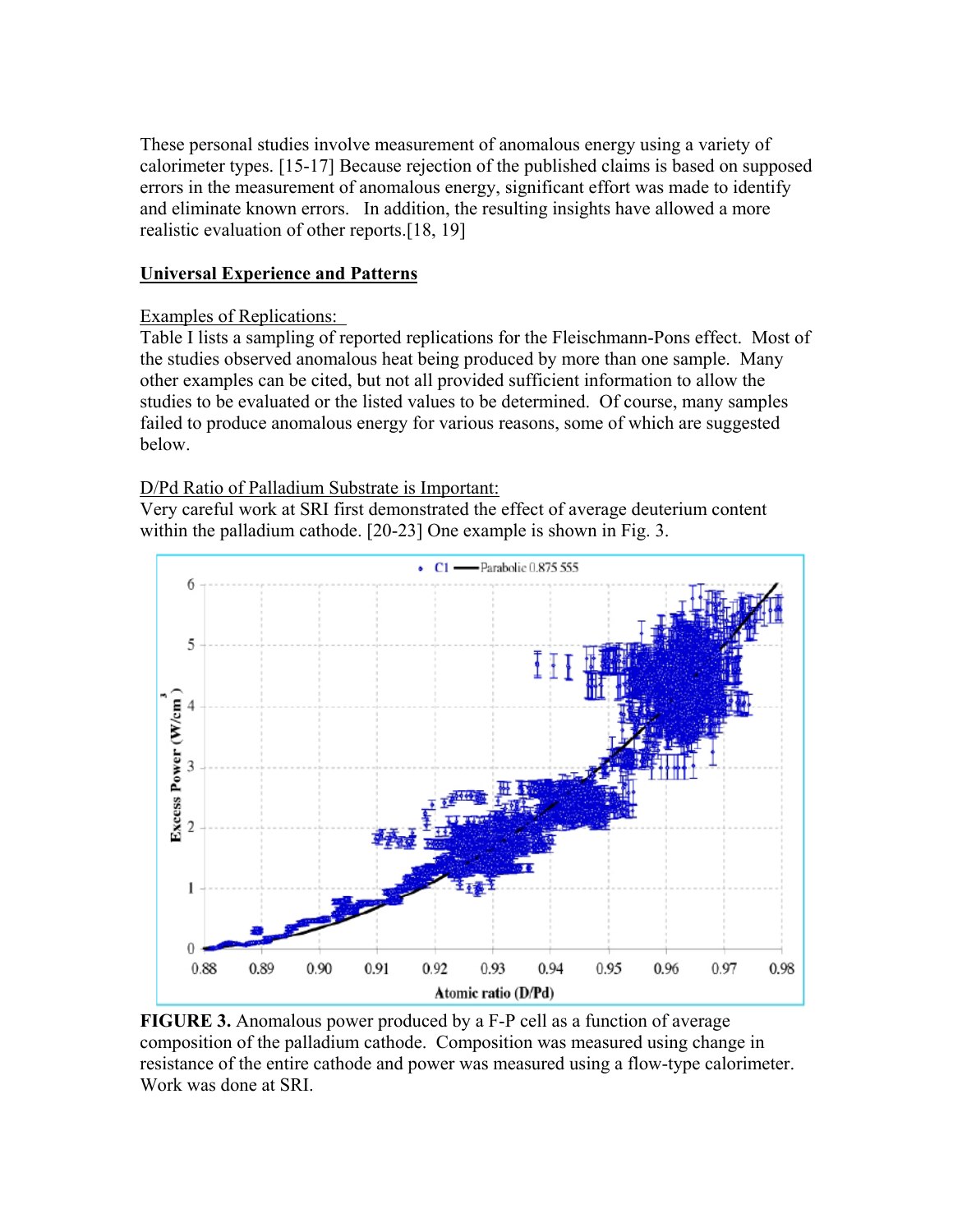Other laboratories reported similar behavior. [24-30] In general, the average D/Pd ratio must exceed a critical value before anomalous energy can be expected. However, the exact value for this composition depends on the shape and size of the cathode, on the nature of surface deposits, and on the method used to determine the average composition.

The average composition is much less than the composition at the surface region where the nuclear process actually occurs.[22] The surface composition has been measured on several occasions [29, 31, 32] to give a value of D/Pd in excess of 1.5. This surface composition is significantly increased by application of increased current density, as shown in Fig. 4, even though the average composition is increased only slightly. Also, as expected, the thin layer and bulk palladium have essentially the same composition at low applied current.



**FIGURE 4.** Average composition of a 2  $\mu$ m layer of palladium on platinum as a function of applied current density in a F-P cell. The surface composition is compared to a typical average composition of a 1 mm thick palladium cathode as a function of applied current. Work was done at EKS, Inc.

From this behavior it is safe to assume that increased anomalous energy, resulting from greater applied current, is associated mainly with a change in surface composition, which is only partially related to the average composition of the entire sample. In addition, the surface region contains many elements besides palladium and deuterium – lithium and platinum being at especially high concentrations. [33-50] Consequently, it is reasonable to assume that difficult replication stems from a low probability for forming a suitable collection of deposited elements with correct morphology and proper crystal size.

#### Critical Current Density is Required to Produce an Effect:

As early as 1991, the relationship between applied current density and resulting anomalous power production was known, as shown in Fig. 5.[51] Although these studies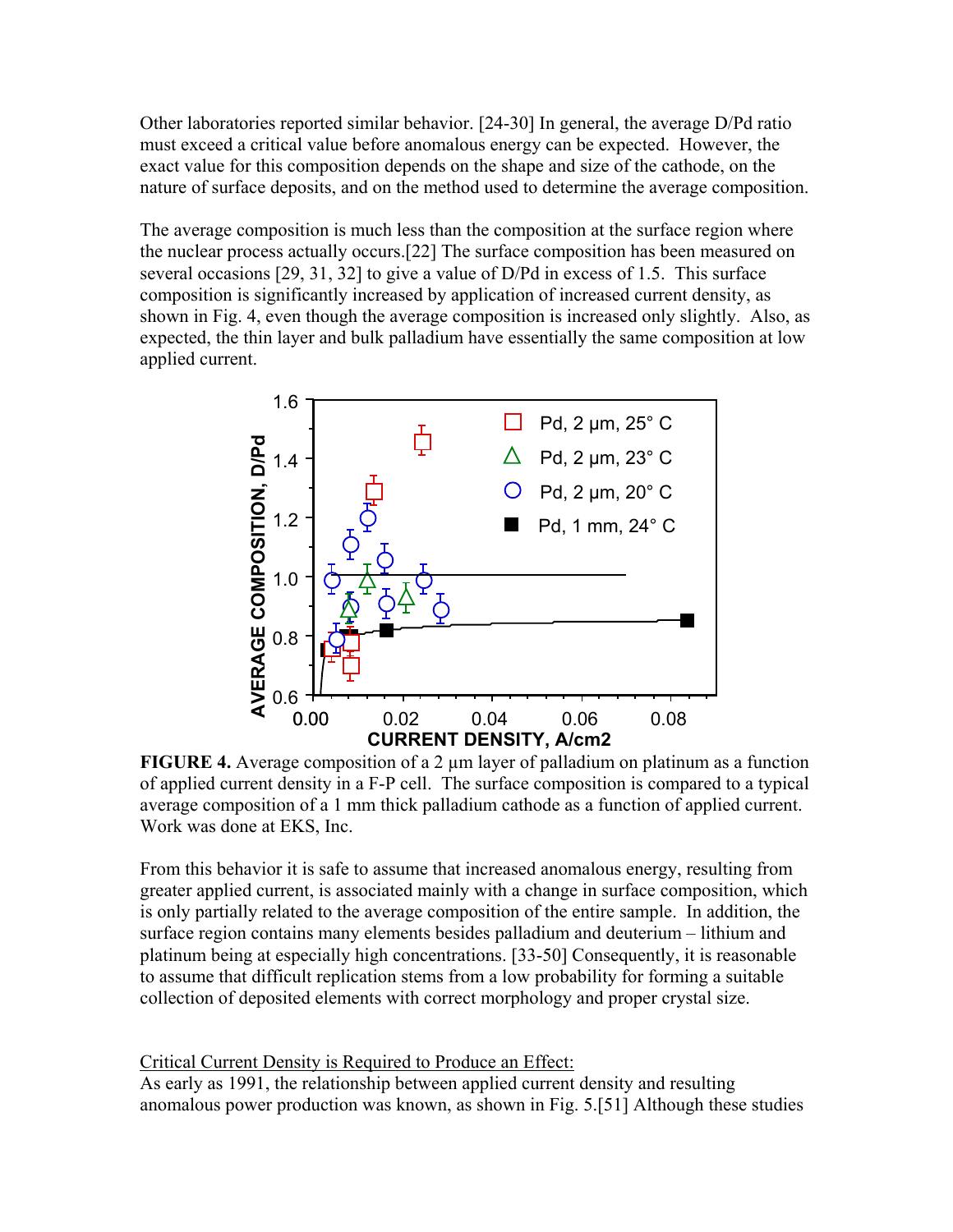show a range of values, they are all sensitive to applied current density and fall below an apparent upper limit as designated by the red line, which is a straight line when plotted on a linear scale. Since then, this relationship has been seen repeatedly, with one example plotted in Fig. 6[52] and another shown in Fig. 7[53]. This critical current density is required to initiate the effect only when solid palladium is used. In addition, the value depends on the geometry of the cathode. However, deposits placed on platinum do not show this critical value. Instead, anomalous power starts just as soon as a little current is applied (Fig. 8). [10]



**FIGURE 5.** Comparison between studies showing the effect of applied current density on excess power density for a F-P cell. The study by Liaw et al. used molten salt made of potassium-lithium-deuterium and a palladium anode at which deuterium was deposited.

As the applied current is increased, temperature of the cathode will also increase. Because increased temperature results in increased excess power, the reported results will depend on both variables, the latter one being sensitive to the design of the calorimeter. Therefore, because of variations in surface characteristics and temperature, different studies will show somewhat different behavior.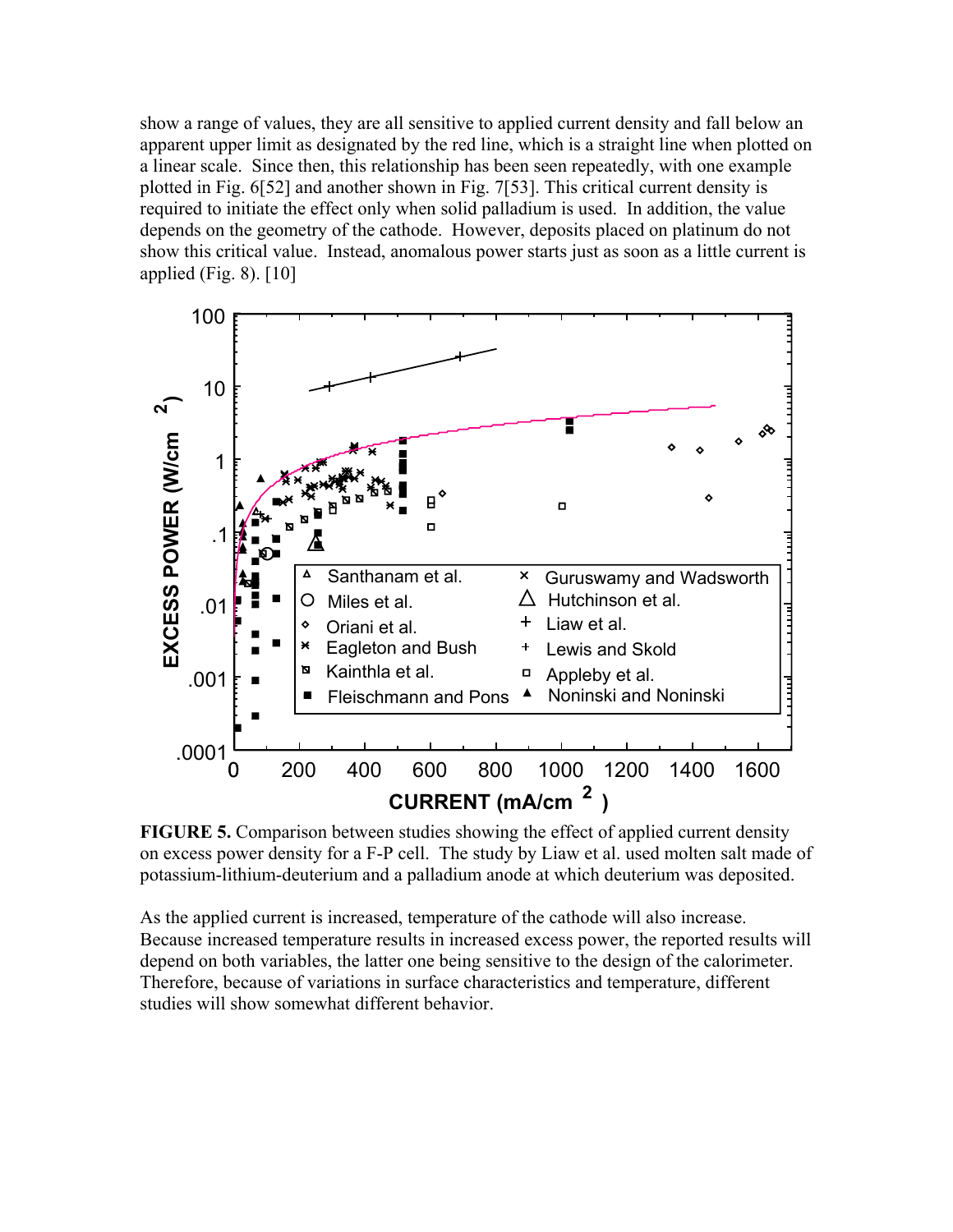

**FIGURE 6.** Effect of applied current density on anomalous power production. A cell containing  $H_2O$  instead of  $D_2O$  does not show the effect. Work was done at SRI.



**FIGURE 7.** Effect of applied current on anomalous power production in a F-P cell. This is a sample of 1mm thick palladium  $(4 \text{ cm}^2)$  obtained from Japan. Excess power gradually increased as the sample was exposed to applied current. A flow-type calorimeter was used at EKS, Inc.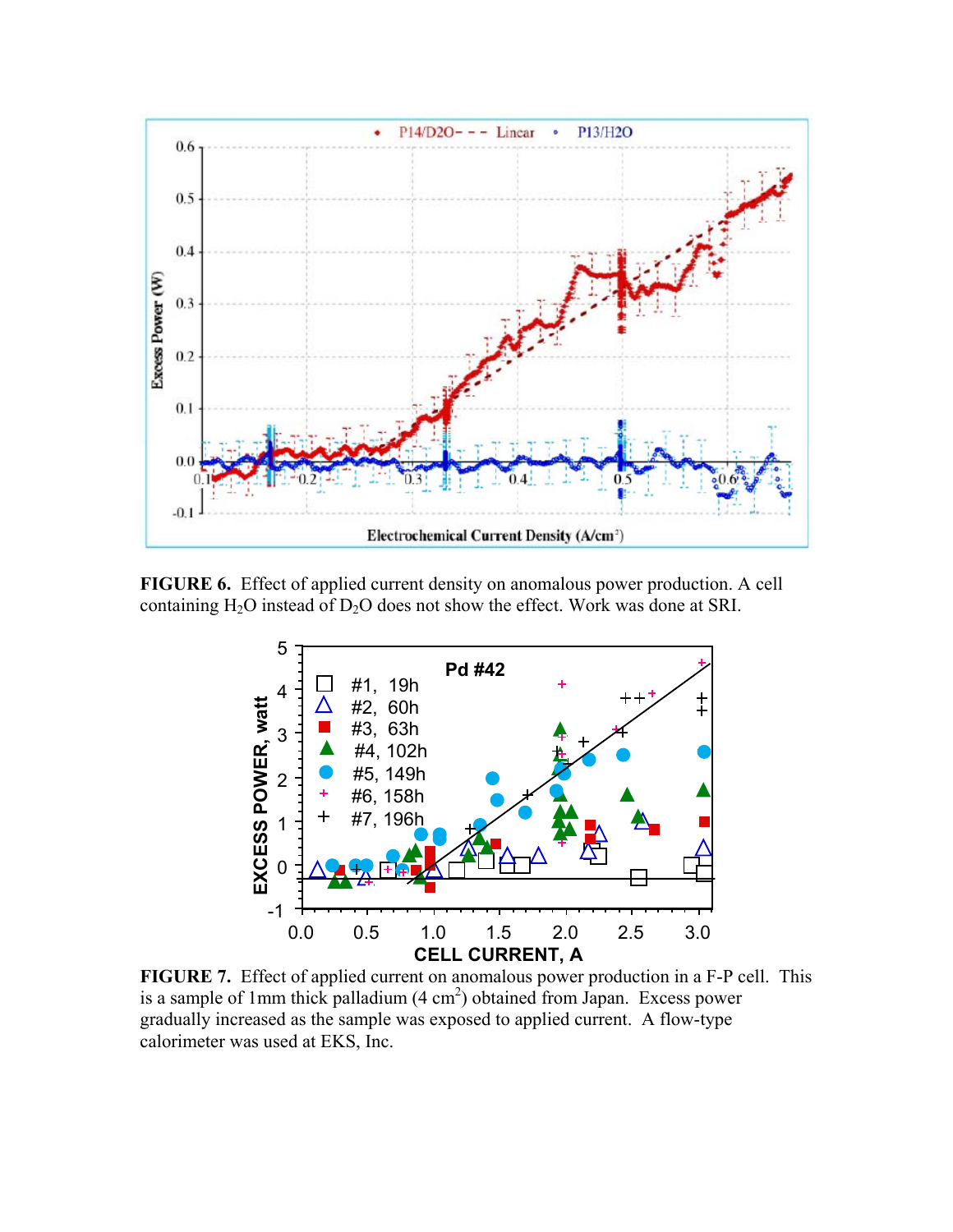

**FIGURE 8.** Anomalous power as a function of applied current using a platinum cathode on which an active deposit had formed. Application of sufficient current caused anomalous heat to disappear. However, the sample could be reactivated after being boiled in water (159 h and 376 h). Power was measured using a flow-type calorimeter that was calibrated before and after the study. Work was done at EKS, Inc.

#### Special Palladium is Required:

Success is critically related to the properties of the palladium. Some batches show a high success rate and others are uniformly inert. Table II lists a few examples. Very pure palladium seems to be less frequently active than material that is less pure. Part of the problem involves formation of cracks,[54, 55] which prevent material from achieving the required critical composition.[56] In addition, surface deposits including bacteria can interfere with loading.[57]

#### Various Methods Found to Work:

F-P first used electrolysis to react the palladium cathode with deuterium. Subsequent studies show that deuterium could be applied using ultrasonic methods [58], using  $D_2$  gas [59-61], by diffusion of  $D^+$  through various complex oxides under electrical potential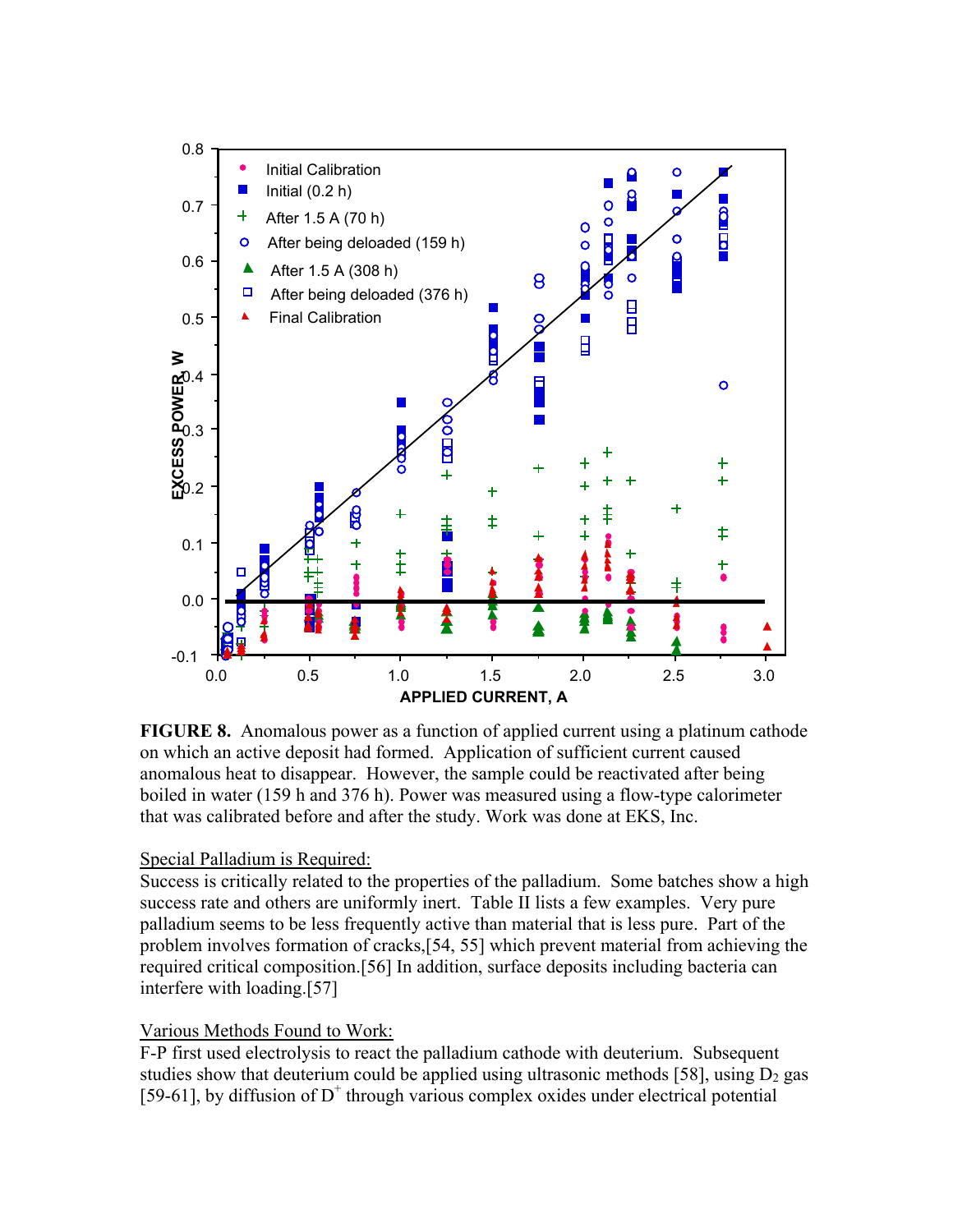[62-66] [67], and by  $D^+$  and/or  $D_2^+$  ion bombardment using low voltages[68-74]. Plasma generation within a liquid also appears to initiate nuclear reactions in the cathode material. [75-79] Even simple life forms appear to initiate certain anomalous nuclear reactions<sup>1</sup>. [80-82] In other words, the nuclear reactions are not unique to how deuterium or hydrogen is introduced into a suitable assembly of atoms.

#### Evidence for Nuclear Products:

 $\overline{a}$ 

Anomalous energy must have an identified source before its existence can be accepted. The amounts being reported are too large to be explained by chemical based processes [83] or by any prosaic process suggested thus far. [19] This leaves a nuclear source as the most likely possibility.

Although various nuclear products and emissions have been detected, only the production rate of  ${}^{4}$ He is consistent with measured power production, which has been replicated by six different studies. [84-89] An example showing the relationship between power production and helium production can be seen in Fig. 9. The result is within a factor of two of the expected relationship based on known energy resulting from the  $D + D = {}^{4}He$ reaction. If additional <sup>4</sup>He that is expected to be retained by palladium were taken into account, the result would be even closer to the expected value. An additional study, shown in Fig. 10, using gas loaded palladium deposited on carbon (a typical chemical catalyst) gives a similar quantitative relationship between produced energy and observed helium.

Evidence for other kinds of nuclear reactions has been reported. This includes various transmutation reactions involving light and heavy hydrogen that convert various elements to other elements, for which only a few citations are given. [38, 41, 90-96] [97-106] However, these reactions produce so little energy, they do not have a practical application. Nevertheless, they do suggest the existence of a novel nuclear process.

Neutron and charged particle emission have also been detected. However, these products are in such small amounts that their relationship to the F-P effect is unknown and may not be important other than to reveal another novel process.

<sup>&</sup>lt;sup>1</sup> This very unusual and difficult to believe claim is supported by some very careful studies that need to be evaluated before the claims are rejected.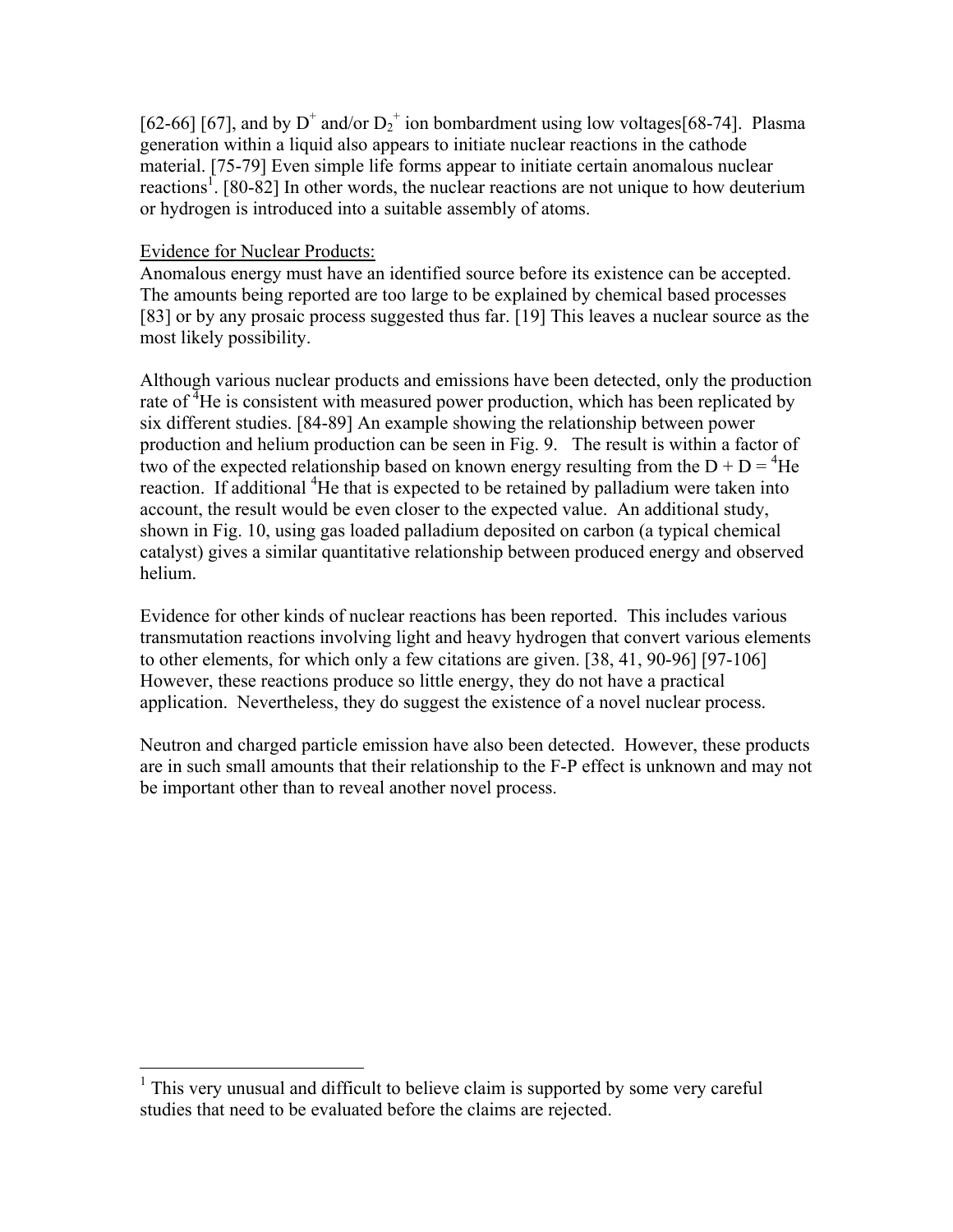

**FIGURE 9.** Excess power compared to atoms of He/watt-sec. The dashed line shows the expected behavior if energy/fusion event is 24 MeV. Data from these two independent studies agree well and are within a factor of two of the expected energy.

## Why it Works and Why it Doesn't:

Conventional thinking rejects the possibility of such low energy nuclear reactions occurring because no mechanism is known that would allow the Coulomb barrier to be overcome under these conditions. In addition, the proposed production of helium does not also produce the expected gamma ray and the other fusion products (tritium and neutrons) are not seen in expected amounts. In brief, the observations are not consistent with behavior observed when fusion is initiated at high energy.[107] Even if the process should occur at low energy, the proposed reaction would appear to violate conservation of momentum laws and require a unique mechanism to quickly couple the large amount of released energy to the lattice.

Instead of using brute force, the reactions are proposed to involve subtle processes. For example, wave interaction [108], neutron generation [109], neutron release [110, 111], phonon involvement [112], electron involvement [113] or ion clusters [114] have been proposed. However, no suggested mechanism explains all aspects of the phenomenon nor does any model allow significant predictions of previously unobserved behavior even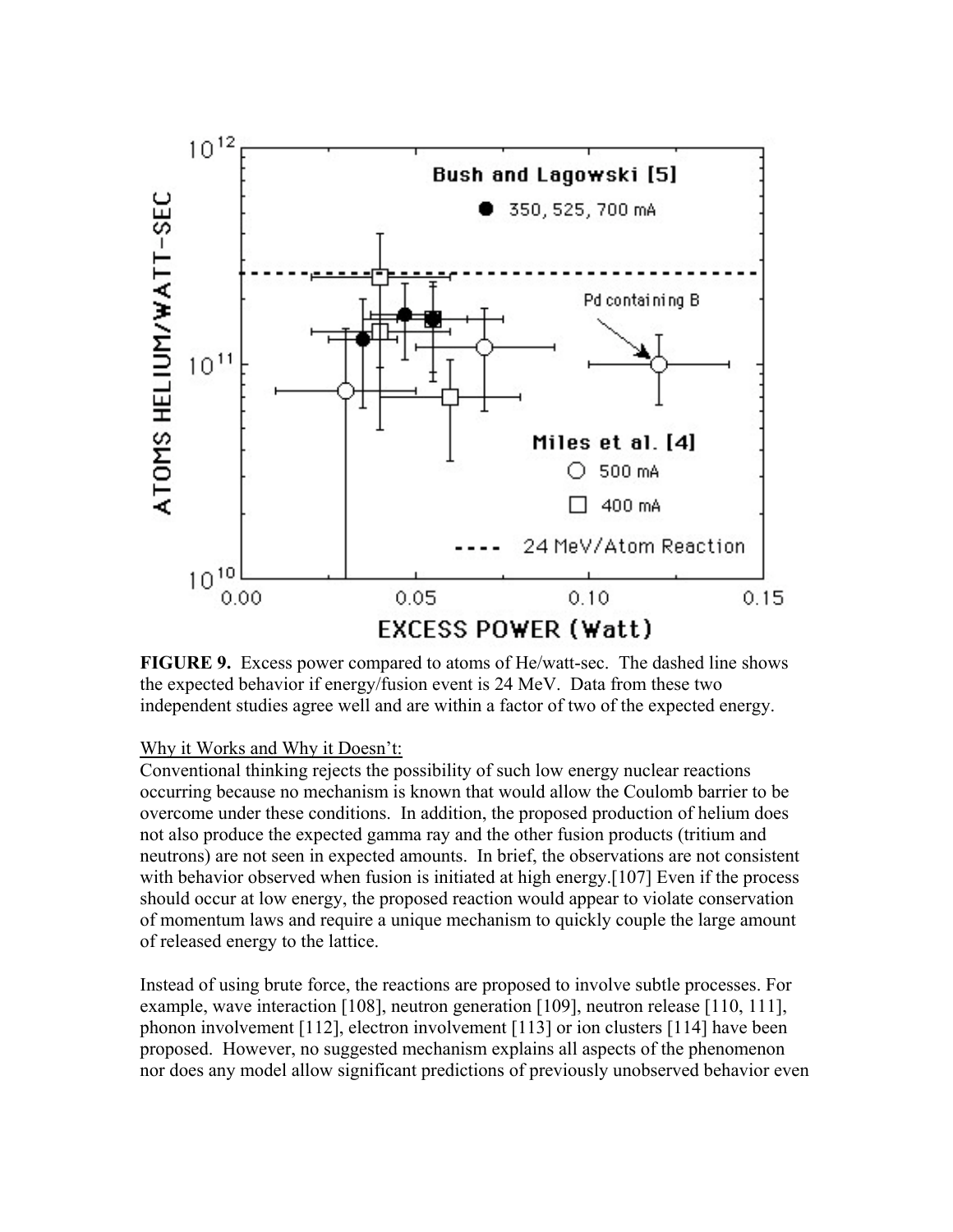though hundreds of theories have been proposed. Nevertheless, some approaches have been useful and may lead to eventual understanding.



Difficulty in replication can be explained by failure to take into account several important variables. First of all, production of anomalous energy requires sufficient time for active

**FIGURE 10.** Helium produced (as volume ppm) by finely divided palladium on carbon exposed to  $D_2$  gas compared to the amount of excess energy being measured. The amount of excess energy is estimated because it is based on two different methods to arrive at the amount of anomalous power production. Work was done at SRI.

deposits to form. This can be a very slow process if the electrolyte is especially pure. Presence of even a small amount of light water  $(H<sub>2</sub>O)$  in the D<sub>2</sub>O will stop the reaction. Because  $D_2O$  easily absorbs water from the air, cells must be carefully sealed. A critical current density must be used to start anomalous energy production, as noted above. Finally, if palladium is used as the substrate, it must be obtained from a batch that does not crack when it reacts with deuterium.

The easiest method for replication uses co-plating [115] of palladium on an inert metal substrate using a  $D_2O$  electrolyte containing various salts. This method involves adding PdCl<sub>2</sub>, for example, to the electrolyte so that palladium plates on the cathode as fully saturated deuteride. An active deposit can also be applied outside of the active cell using a suitable electroplating bath, by vapor deposition, or by sputtering. However, all methods for applying an active surface still fail on many occasions. The reasons for this failure are only now being understood.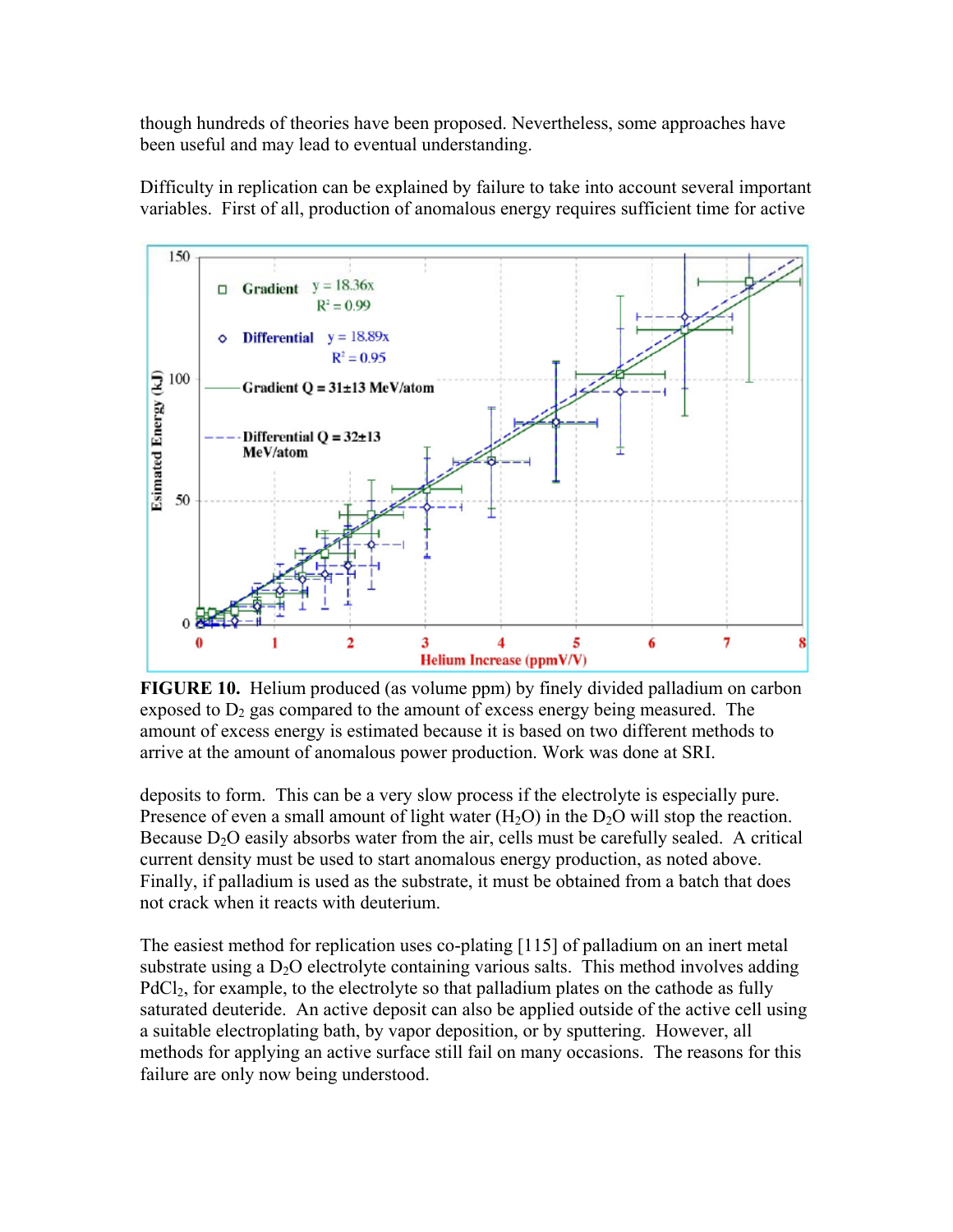# **CONCLUSION**

The "cold fusion" claims have been replicated many times by laboratories all over the world, in spite of claims to the contrary. Methods required to increase success are known, and several consistent patterns of behavior have been observed by different laboratories. In addition, the nuclear process producing anomalous energy has been identified and replicated. Therefore, major requirements for acceptance by conventional science have been met. However, a satisfactory theory has not yet been demonstrated.

Many examples can be cited for acceptance of novel processes without supporting theory. Whether absence of an explanation is critical to believing these claims depends on how much of an exception to the usual acceptance process should be applied to cold fusion.

| <b>AUTHOR</b>               | <b>DATE</b> | TYPE(a)                      | CLOSED/            | <b>PRECISION</b> | MAXIMUM AP(b)            |
|-----------------------------|-------------|------------------------------|--------------------|------------------|--------------------------|
|                             |             |                              | OPEN(a)            | W                | mA/cm <sup>2</sup><br>W, |
| Huang et al.<br>$[116]$     | 1989        | $Flow-type(c)$               | open               | $\pm 0.05$       | 2.3,<br>450              |
| Kainthla et<br>al. [117]    | 1989        | Isoperibolic(d)              | open               | $\pm 0.05$       | 1.08,<br>468             |
| Samthanam<br>et al. [118]   | 1989        | Isoperibolic(e)              | open               | $\gamma$         | 1.54,<br>63              |
| Appleby et<br>al. [119]     | 1990        | Seebeck(e)                   | open               | $\pm 0.000001$   | 0.0457, 600              |
| Beizner et al.<br>[120]     | 1990        | DW Isoperibolic<br>(d)       | open               | $-0.1$           | $\sim$ 1, $\sim$ 500     |
| Eagleton and<br>Bush [121]  | 1991        | Isoperibolic $(d,f)$         | closed             | $\pm 0.3$        | 6.0, 450                 |
| Scott et al.<br>$[122]$     | 1990        | $Flow-type(c)$               | open and<br>closed | $\pm 0.2$        | 2.0, 600                 |
| Fleischmann<br>et al. $[5]$ | 1990        | Isoperibolic(d)              | open               | $< \pm 0.01$     | 2.8, 1024                |
| Hutchinson[1<br>231         | 1990        | DW Isoperibolic              | open               | $\pm 1.0$        | 4, 250                   |
| Zahn[124]                   | 1990        | Double cell<br>comparison    | open               | $\gamma$         | ~2,~124                  |
| Miles et al.<br>$[125]$     | 1990        | <b>DW</b><br>Isoperibolic(d) | open               | $\pm 0.05$       | 0.3, 100                 |
| Oriani et al.<br>$[126]$    | 1990        | Seebeck(d)                   | open               | $\pm 0.2$        | 3.2, >1000               |
| Yang et al,<br>$[127]$      | 1990        | A primative flow-<br>type    | open               | $\sim\pm 5$      | 9.1, ?                   |

 $\mathcal{L}_\mathcal{L} = \mathcal{L}_\mathcal{L} - \mathcal{L}_\mathcal{L}$ **TABLE I** List of Studies Reporting Anomalous Energy Using the Fleischmann-Pons Method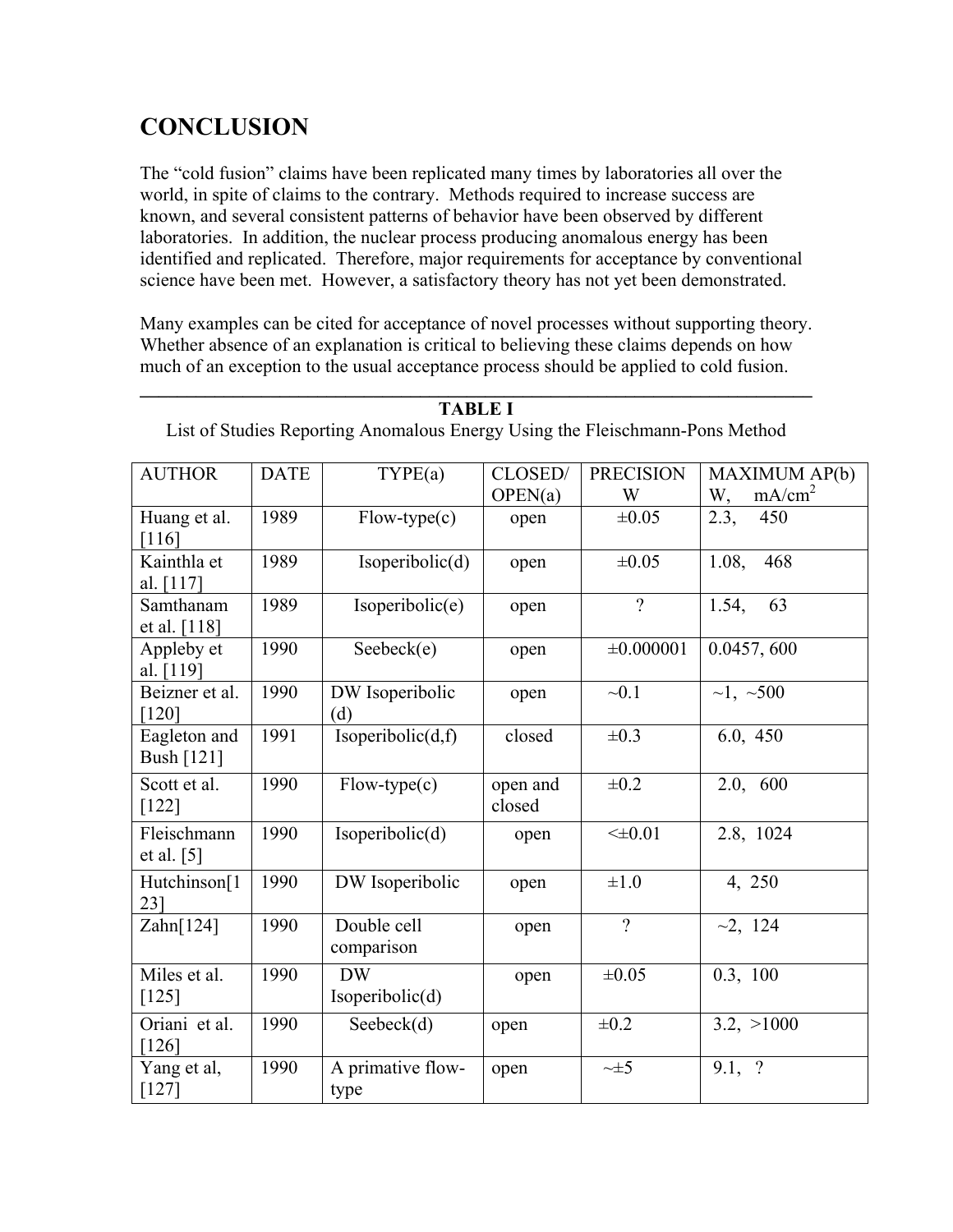| Zhang[128]                 | 1990 | Seebeck                      | open               | ±0.00001       | $0.15, -15$            |
|----------------------------|------|------------------------------|--------------------|----------------|------------------------|
| Bertalot et<br>al.[129]    | 1991 | Seebeck                      | open               | ±0.005         | 0.08, 650              |
| Bush et al.<br>$[130]$     | 1991 | Isoperibolic                 | open               | ~10.05         | 0.52, 227              |
| McKubre et<br>al. [131]    | 1991 | $Flow-type(d)$               | closed             | $\pm 0.05$     | 0.5, 660               |
| Noninski[132               | 1991 | Isoperibolic                 | open               | $\overline{?}$ | 2.6, 80                |
| Yun et al.<br>[133]        | 1991 | Seebeck(e)                   | Open and<br>closed | $\pm 0.01$     | 0.24, 500              |
| Bertalot et al.<br>$[134]$ | 1992 | Flow-type                    | open               | $\pm 0.025$    | 3.0, 190               |
| Gozzi et al.<br>[135]      | 1992 | Isoperibolic(g)              | open               | $\pm 0.63$     | 9.0, ?                 |
| Hasegawa et<br>al. [136]   | 1992 | Temperature of<br>cathode    | closed             | $\sim\pm 0.1$  | $\sim 0.7, ?$          |
| McKubre et<br>al. [20]     | 1992 | $Flow-type(d)$               | closed             | $\pm 0.1$      | 1.2, 440               |
| Ota et al.<br>$[137]$      | 1992 | Flow-type                    | closed             | $\sim\pm 0.1$  | $\gamma$<br>1.0,       |
| Storms[2]                  | 1993 | Isoperibolic(g)              | closed             | $\pm 1.0$      | 7.5, 700               |
| Okamoto et<br>al. [138]    | 1994 | Flow-type                    | open               | $\pm 3.5$      | 6.0, 66                |
| Storms[139]                | 1994 | Isoperibolic(d,f)            | closed             | $\pm 0.5$      | 2.0, 600               |
| Bertalot et al.<br>$[140]$ | 1995 | $Flow-type(e)$               | open               | $\gamma$       | 11, 2000               |
| Takahashi et<br>al. [141]  | 1995 | Double cell<br>comparison(f) | open               | $\pm 0.65$     | 3.5,<br>$\overline{?}$ |
| Kamimura et<br>al. [142]   | 1996 | Isoperibolic(g)              | closed             | $\pm 0.25$     | 0.700, 800             |
| Yasuda et al.<br>[143]     | 1996 | Flow-type                    | closed             | $\pm 0.05$     | 5,<br>$\overline{?}$   |
| Ota, et al.<br>[144]       | 1996 | $Flow-type(d)$               | closed             | ±0.075         | 0.29, 750              |
| Szpak et al.<br>$[115]$    | 1999 | Isoperibolic                 | open               | $\pm 0.01$     | 0.4, 133               |
| Storms [10]                | 2001 | $Flow-type(d)$               | closed             | $\pm 0.03$     | 0.8, 0.75              |

**(a)** \* With a flow-type calorimeter, power is measured by flowing water through a jacket that surrounds the cell, or a coil inside the cell, and recording the flow rate and the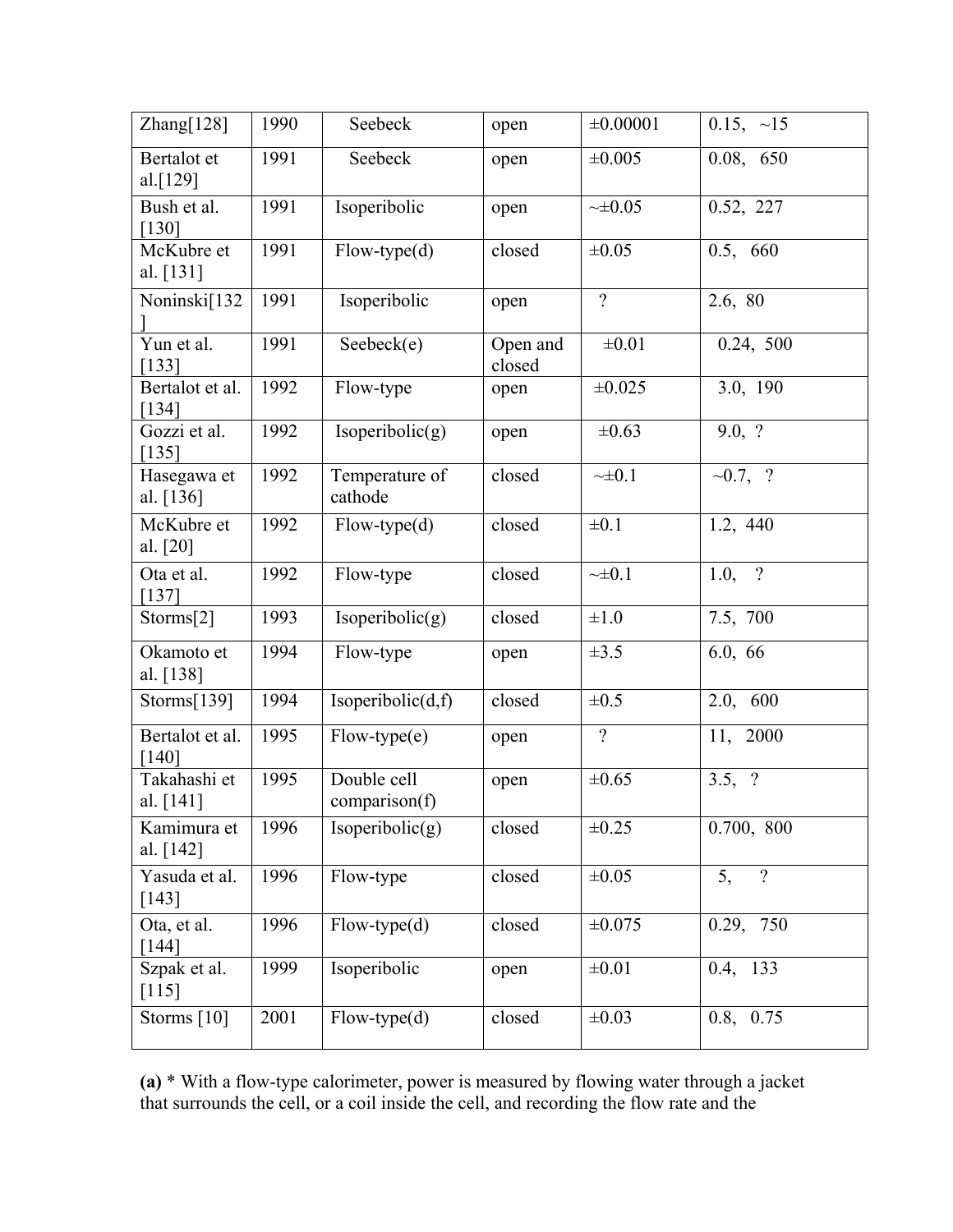temperature change of the water stream. Although this is an absolute method, it must be calibrated because the water cannot capture all of the heat.

\*The isoperibolic calorimeter determines power production by measuring the temperature drop across the cell wall. The device must be calibrated and is accurate only when the measured temperature represents the average ∆T.

\*The double-wall (DW) isoperibolic calorimeter uses an additional thermal barrier outside of the cell across which the temperature drop is measured. The device must be calibrated, but is independent of any temperature variation within the cell.

\*The Seebeck calorimeter determines power production by measuring a voltage generated by the temperature difference between the inside and outside of its walls. In this device, all walls are sensitive to this temperature difference, hence any energy that escapes the enclosure will generate a voltage proportional to the amount of power being lost. The device must be calibrated and is independent of the cell temperature.

\* Double cell comparison uses two nearly identical cells, one of which is active and the other is assumed to make no AP. Heat production is based on the temperature difference between the two cells and accuracy depends on the two cells remaining identical in their properties.

\*An open cell allows the generated gases to escape. A closed cell causes the gases to be converted back to water using an internal recombiner.

**(b)** Although only one value is given, frequently several different samples of palladium were reported to produce anomalous power (AP). The amount of anomalous energy (AE) is highly variable, depending on how long the active sample was studied.

**(c)** Calibration could have been unstable.

**(d)** Calibrated with internal heater and checked with Pt cathode and/or  $H_2O$  based electrolyte

**(e)** Calibrated only with internal heater

**(f)** Mechanical stirring used

**(g)** Calibrated using only an inert cathode.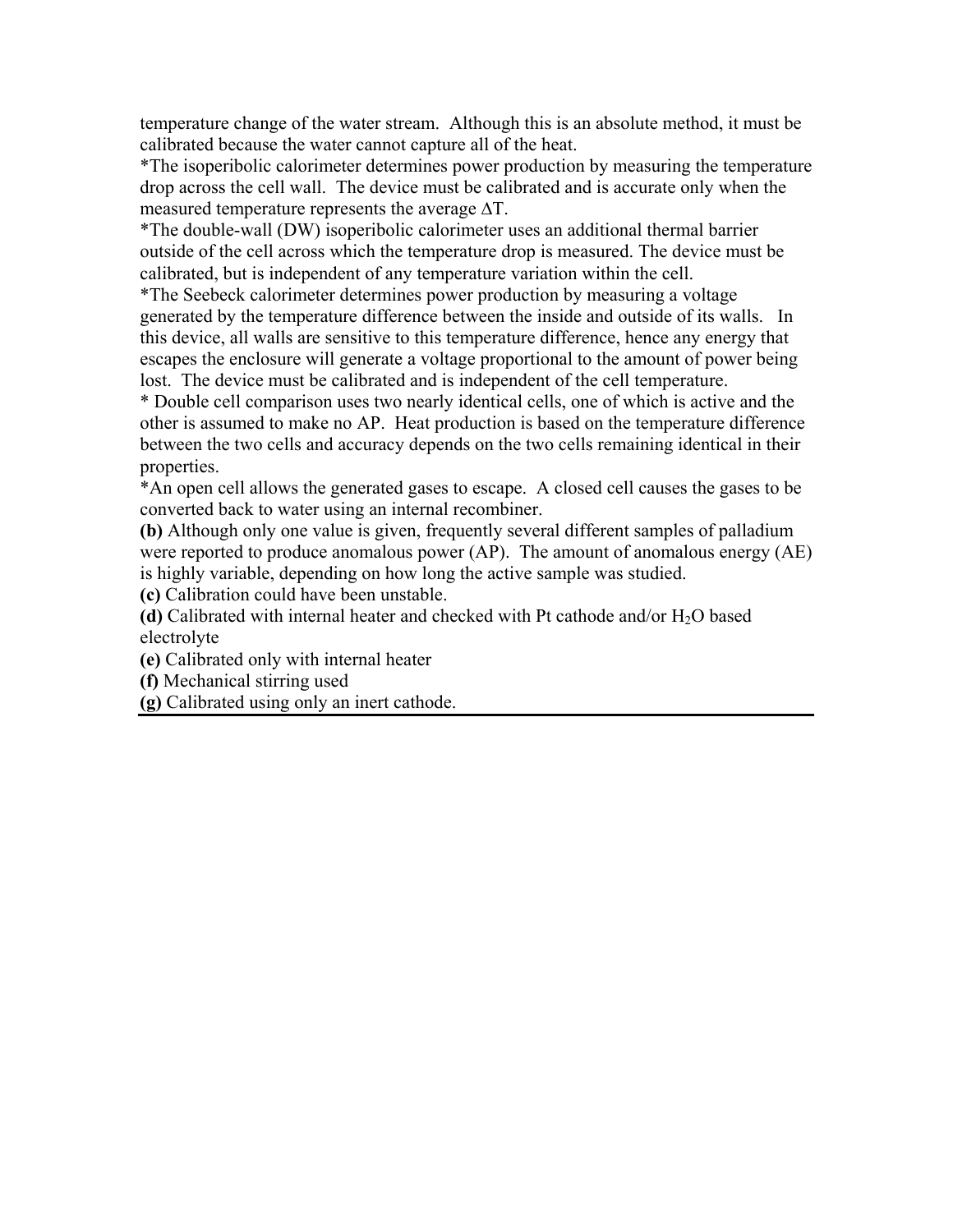### $\mathcal{L}_\mathcal{L} = \{ \mathcal{L}_\mathcal{L} = \{ \mathcal{L}_\mathcal{L} = \{ \mathcal{L}_\mathcal{L} = \{ \mathcal{L}_\mathcal{L} = \{ \mathcal{L}_\mathcal{L} = \{ \mathcal{L}_\mathcal{L} = \{ \mathcal{L}_\mathcal{L} = \{ \mathcal{L}_\mathcal{L} = \{ \mathcal{L}_\mathcal{L} = \{ \mathcal{L}_\mathcal{L} = \{ \mathcal{L}_\mathcal{L} = \{ \mathcal{L}_\mathcal{L} = \{ \mathcal{L}_\mathcal{L} = \{ \mathcal{L}_\mathcal{$ **TABLE II**

Example of How the Palladium Source Affects Anomalous Energy Production

| <b>SOURCE</b>           | <b>EXCESS ENERGY</b> |       |  |
|-------------------------|----------------------|-------|--|
|                         | <b>Success</b>       | Total |  |
| <b>Boron Containing</b> |                      |       |  |
| Samples made at NRL     |                      | 8     |  |
| J-M Pd                  | 15                   | 26    |  |
| NRL Pd                  |                      | 6     |  |
| WESGO Pd                |                      | 6     |  |
| NRL Pd-Ag               |                      | 3     |  |
| <b>IMRA Pd-Ag</b>       |                      | 2     |  |
| Pd-Cu                   |                      | 2     |  |
| Pd-Ce                   | 2                    | 2     |  |
| Co-deposition           |                      | 34    |  |

 J-M: Johnson and Matthey Company NRL: Naval Research Laboratory IMRA: IMRA, Japan Co-deposition: Pd plated from solution during calorimetry measurement WESCO: A secondary supplier used early in the work Work done at Naval Air Warfare Center Weapons Division, China Lake, CA [88]

# **References**

- 1. Huizenga, J.R., *Cold Fusion: The Scientific Fiasco of the Century*. second ed. 1993, New York: Oxford University Press. 319.
- 2. Storms, E., *Measurements of excess heat from a Pons-Fleischmann-type electrolytic cell using palladium sheet.* Fusion Technol., 1993. **23**: p. 230.
- 3. Storms, E. and C. Talcott, *Electrolytic tritium production.* Fusion Technol., 1990. **17**: p. 680.
- 4. Fleischmann, M., S. Pons, and M. Hawkins, *Electrochemically induced nuclear fusion of deuterium.* J. Electroanal. Chem., 1989. **261**: p. 301 and errata in Vol. 263.
- 5. Fleischmann, M., et al., *Calorimetry of the palladium-deuterium-heavy water system.* J. Electroanal. Chem., 1990. **287**: p. 293.
- 6. Fleischmann, M. and S. Pons, *Calorimetry of the Pd-D2O system: from simplicity via complications to simplicity.* Phys. Lett. A, 1993. **176**: p. 118.
- 7. Takahashi, A., *Production of neutron, tritium and excess heat.* Oyo Butsuri, 1993. **62**: p. 707 (In Japanese).
- 8. Celani, F., et al. *Measurement of Excess Heat and Tritium During Self-Biased Pulsed Electrolysis of Pd-D2O*. in *Third International Conference on Cold*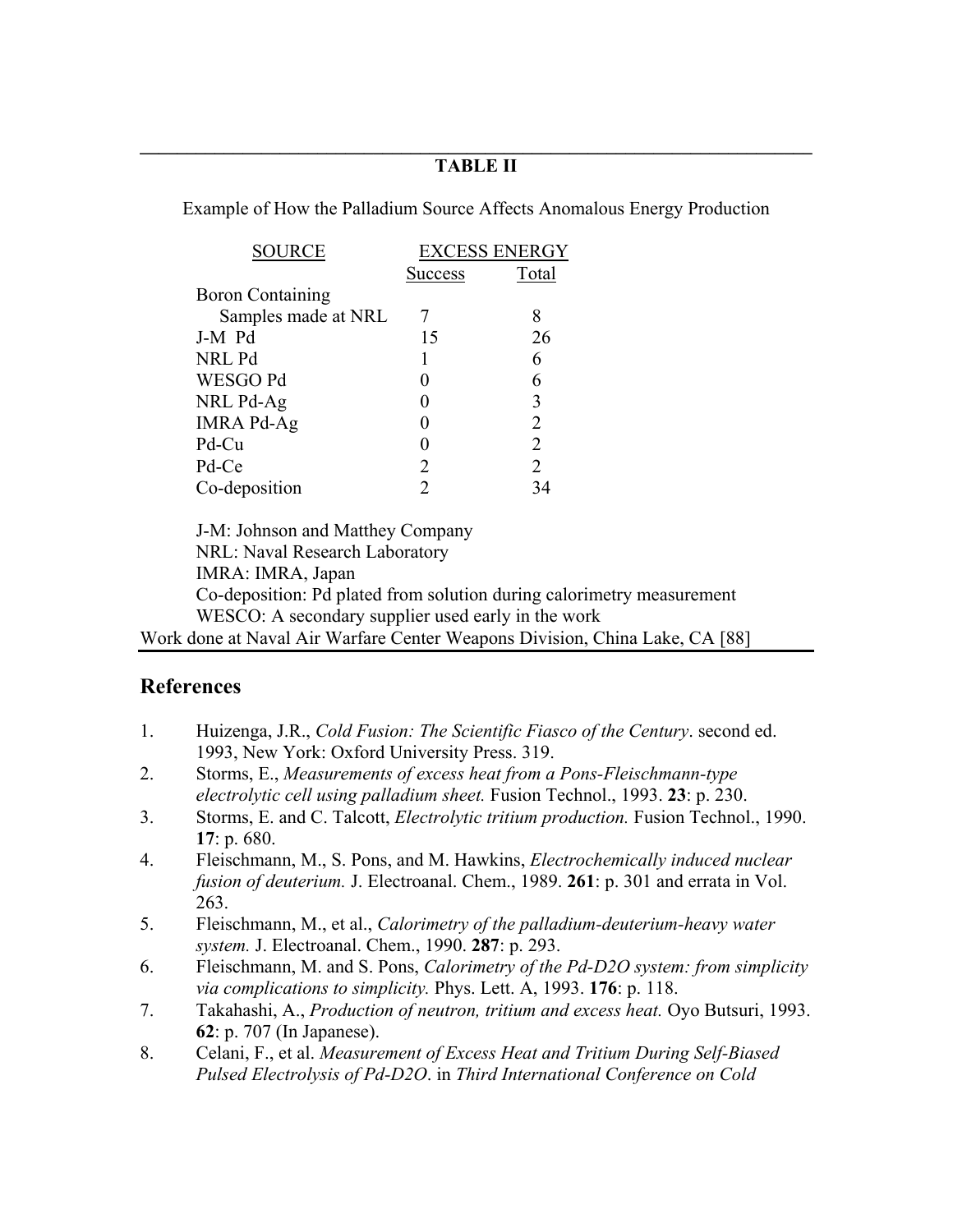*Fusion, "Frontiers of Cold Fusion"*. 1992. Nagoya Japan: Universal Academy Press, Inc., Tokyo, Japan.

- 9. Storms, E. *Some Thoughts on the Nature of the Nuclear-Active Regions in Palladium*. in *Sixth International Conference on Cold Fusion, Progress in New Hydrogen Energy*. 1996. Lake Toya, Hokkaido, Japan: New Energy and Industrial Technology Development Organization, Tokyo Institute of Technology, Tokyo, Japan.
- 10. Storms, E. *Excess Power Production from Platinum Cathodes Using the Pons-Fleischmann Effect*. in *8th International Conference on Cold Fusion*. 2000. Lerici (La Spezia), Italy: Italian Physical Society, Bologna, Italy.
- 11. Storms, E., *Ways to Initiate a Nuclear Reaction in Solid Environments.* Infinite Energy, 2002. **8**(45): p. 45.
- 12. Storms, E. *Ways to Initiate a Nuclear Reaction in Solid Environments*. in *American Physical Society Meeting*. 2001. Seattle, WA.
- 13. Storms, E. *What Conditions Are Required To Initiate The Lenr Effect?* in *Tenth International Conference on Cold Fusion*. 2003. Cambridge, MA: LENR-CANR.org.
- 14. Storms, E. *Use Of A Very Sensitive Seebeck Calorimeter To Study The Pons-Fleischmann And Letts Effects*. in *Tenth International Conference on Cold Fusion*. 2003. Cambridge, MA: LENR-CANR.org.
- 15. Storms, E., *Proposal for Study of Palladium Powder at UNM*. 1999.
- 16. Storms, E. *How to Make A Cheap and Effective Seebeck Calorimeter*. in *Tenth International Conference on Cold Fusion*. 2003. Cambridge, MA: LENR-CANR.org.
- 17. Storms, E., *Calorimetry 101 for cold fusion*. 2004, www.LENR-CANR.org.
- 18. Storms, E., *A critical evaluation of the Pons-Fleischmann effect: Part 1.* Infinite Energy, 2000. **6**(31): p. 10.
- 19. Storms, E., *A critical evaluation of the Pons-Fleischmann effect: Part 2.* Infinite Energy, 2000. **6**(32): p. 52.
- 20. McKubre, M.C.H., et al. *Excess Power Observations in Electrochemical Studies of the D/Pd System; The Influence of Loading*. in *Third International Conference on Cold Fusion, "Frontiers of Cold Fusion"*. 1992. Nagoya Japan: Universal Academy Press, Inc., Tokyo, Japan.
- 21. McKubre, M.C.H., et al. *Loading, Calorimetric and Nuclear Investigation of the D/Pd System*. in *Fourth International Conference on Cold Fusion*. 1993. Lahaina, Maui: Electric Power Research Institute 3412 Hillview Ave., Palo Alto, CA 94304.
- 22. Tanzella, F.L., et al. *Parameters affecting the loading of hydrogen isotopes into palladium cathodes*. in *Sixth International Conference on Cold Fusion, Progress in New Hydrogen Energy*. 1996. Lake Toya, Hokkaido, Japan: New Energy and Industrial Technology Development Organization, Tokyo Institute of Technology, Tokyo, Japan.
- 23. McKubre, M.C.H. and F.L. Tanzella. *Materials Issues of Loading Deuterium into Palladium and the Association with Excess Heat Production*. in *The Seventh International Conference on Cold Fusion*. 1998. Vancouver, Canada: ENECO, Inc., Salt Lake City, UT.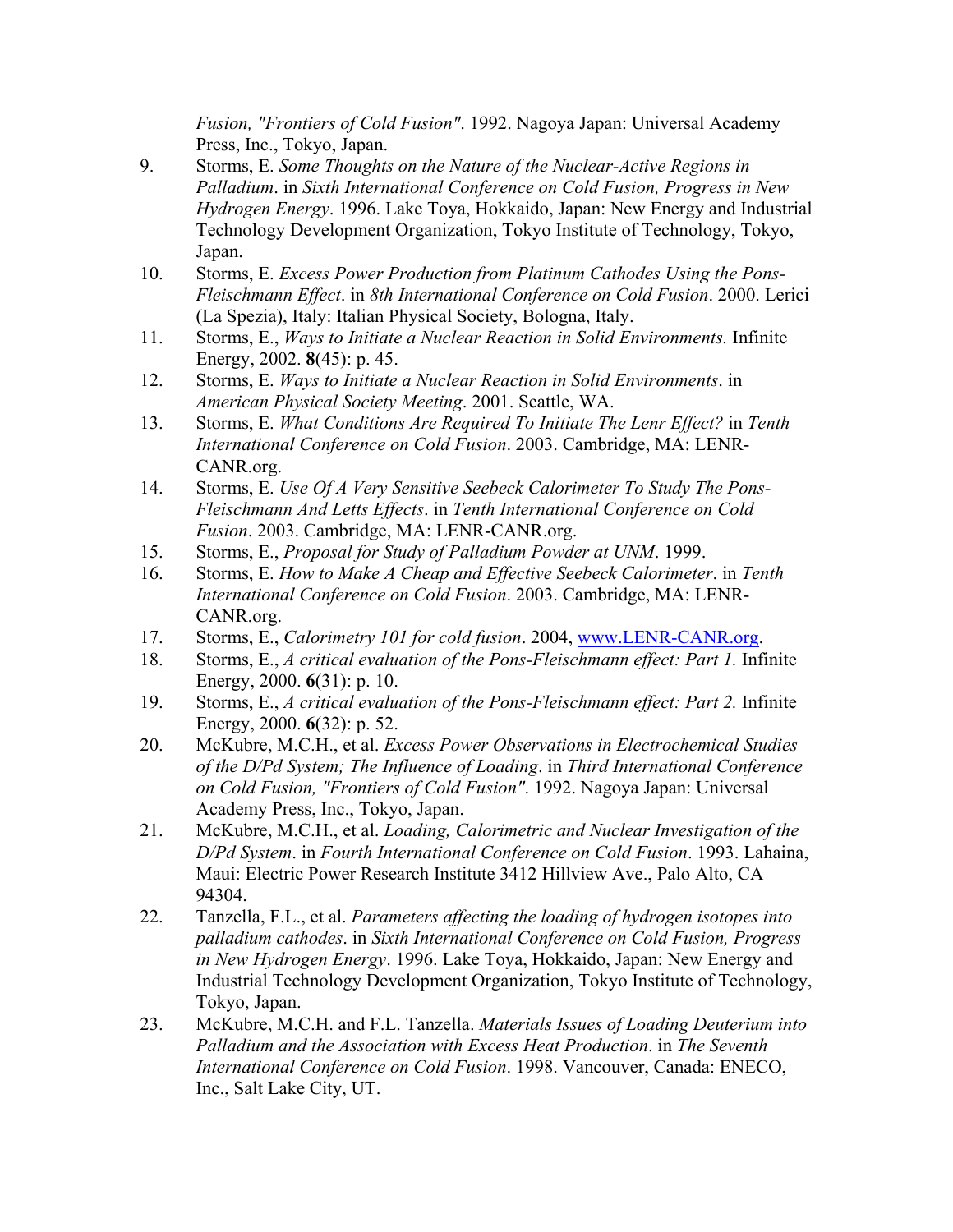- 24. Violante, V., et al. *Metallurgical effects on the dynamic of hydrogen loading in Pd*. in *The 9th International Conference on Cold Fusion, Condensed Matter Nuclear Science*. 2002. Tsinghua Univ., Beijing, China: Tsinghua Univ. Press.
- 25. Celani, F., et al., *Reproducible D/Pd ratio > 1 and excess heat correlation by 1 microsec-pulse, high-current electrolysis.* Fusion Technol., 1996. **29**: p. 398.
- 26. Hasegawa, N., et al. *Electrolytic Deuterium Absorption by Pd Cathode and a Consideration for High D/Pd Ratio*. in *5th International Conference on Cold Fusion*. 1995. Monte-Carlo, Monaco: IMRA Europe, Sophia Antipolis Cedex, France.
- 27. Miles, M., K.B. Johnson, and M.A. Imam. *Electrochemical loading of hydrogen and deuterium into palladium and palladium-boron alloys*. in *Sixth International Conference on Cold Fusion, Progress in New Hydrogen Energy*. 1996. Lake Toya, Hokkaido, Japan: New Energy and Industrial Technology Development Organization, Tokyo Institute of Technology, Tokyo, Japan.
- 28. Bertalot, L., et al., *Study of deuterium charging in palladium by the electrolysis of heavy water: heat excess production.* Nuovo Cimento Soc. Ital. Fis. A, 1993. **15 D**: p. 1435.
- 29. Storms, E. *Relationship Between Open-Circuit-Voltage and Heat Production in a Pons-Fleischmann Cell*. in *The Seventh International Conference on Cold Fusion*. 1998. Vancouver, Canada: ENECO, Inc., Salt Lake City, UT.
- 30. Takahashi, A., et al., *Excess heat and nuclear products by D2O/Pd electrolysis and multibody fusion.* Int. J. Appl. Electromagn. Mater., 1992. **3**: p. 221.
- 31. Oya, Y., et al. *Material Conditions to Replicate the Generation of Excess Energy and the Emission of Excess Neutrons*. in *The Seventh International Conference on Cold Fusion*. 1998. Vancouver, Canada: ENECO, Inc., Salt Lake City, UT.
- 32. Yanokura, M., et al., *An approach to the cold fusion through hydrogen isotopes analysis by the heavy ion Rutherford scattering.* Chem. Lett., 1989: p. 2197.
- 33. Dalard, F., et al., *Electrochemical incorporation of lithium into palladium from aprotic electrolytes.* J. Electroanal. Chem., 1989. **270**: p. 445.
- 34. Mebrahtu, T., et al., *Observations on the surface composition of palladium cathodes after D2O electrolysis in LiOD solutions.* J. Electroanal. Chem., 1989. **267**: p. 351.
- 35. Augustynski, J., M. Ulmann, and J. Liu, *Electrochemical measurements on palladium cathodes in LiOD/D2O solutions related to the 'cold fusion experiments'.* Chimia, 1989. **43**: p. 355.
- 36. Ulman, M., et al., *Surface and electrochemical characterization of Pd cathodes after prolonged charging in LiOD + D2O solutions.* J. Electroanal. Chem., 1990. **286**: p. 257.
- 37. Rolison, D.R., et al. *Anomalies in the Surface Analysis of Deuterated Palladium*. in *The First Annual Conference on Cold Fusion*. 1990. University of Utah Research Park, Salt Lake City, Utah: National Cold Fusion Institute.
- 38. Rolison, D.R. and W.E. O'Grady, *Observation of elemental anomalies at the surface of palladium after electrochemical loading of deuterium or hydrogen.* Anal. Chem., 1991. **63**: p. 1697.
- 39. Kazarinov, V.E., et al., *Cathodic behaviour of palladium in electrolytic solutions containing alkali metal ions.* Elektrokhimiya, 1991. **27**: p. 9 (in Russian).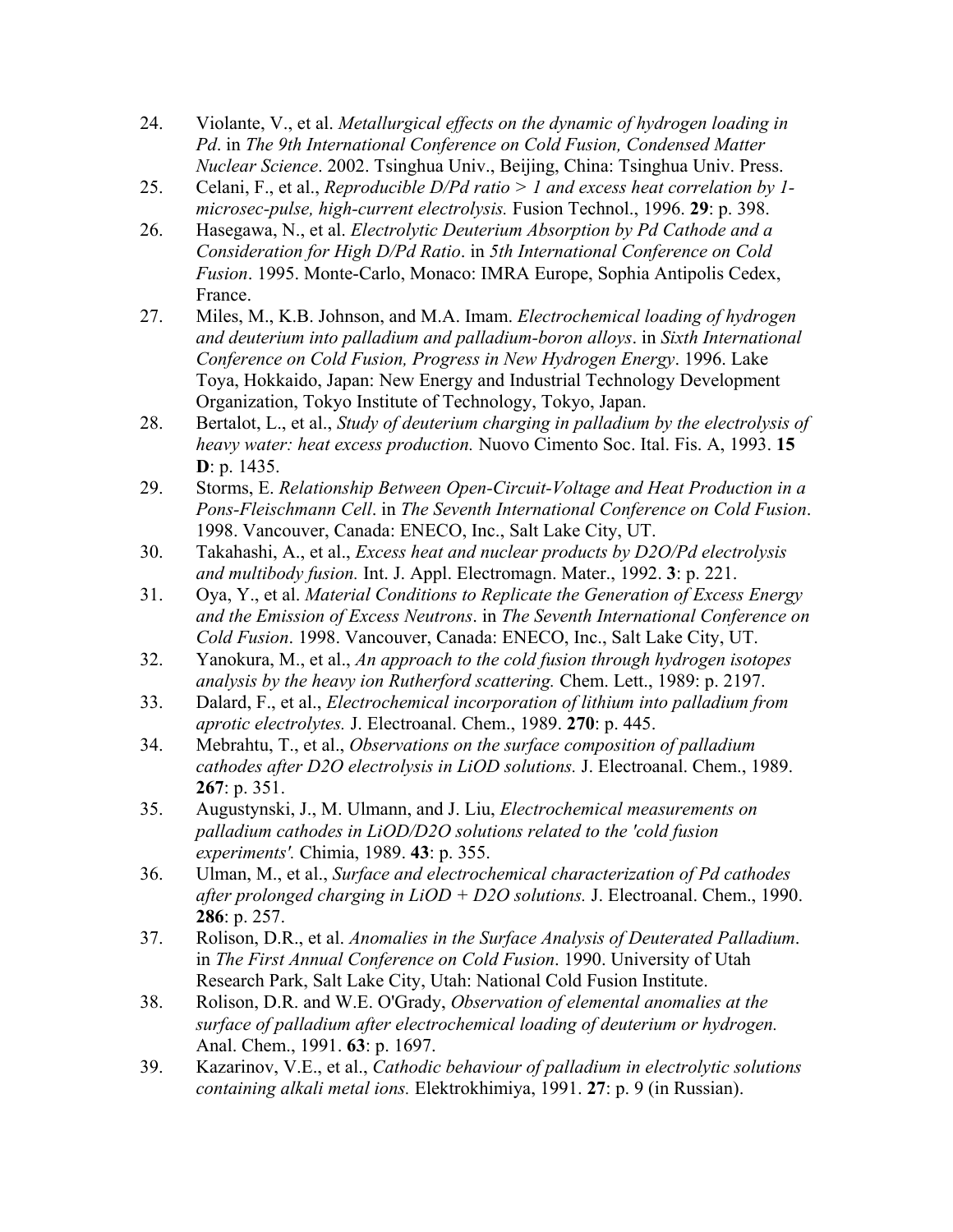- 40. Nakada, M., et al. *A Role of Lithium for the Neutron Emission in Heavy Water Electrolysis*. in *Third International Conference on Cold Fusion, "Frontiers of Cold Fusion"*. 1992. Nagoya Japan: Universal Academy Press, Inc., Tokyo, Japan.
- 41. Dillon, C.T. and B.J. Kennedy, *The electrochemically formed palladiumdeuterium system. I. Surface composition and morphology.* Aust. J. Chem., 1993. **46**: p. 663.
- 42. Lihn, C.J., et al., *The influence of deposits on palladium cathodes in D2O electrolysis.* Fusion Technol., 1993. **24**: p. 324.
- 43. Czerwinski, A., *Influence of lithium cations on hydrogen and deuterium electrosorption in palladium.* Electrochim. Acta, 1994. **39**: p. 431.
- 44. Asami, N., et al. *Material Behaviour of Highly Deuterium Loaded Palladium by Electrolysis*. in *Sixth International Conference on Cold Fusion, Progress in New Hydrogen Energy*. 1996. Lake Toya, Hokkaido, Japan: New Energy and Industrial Technology Development Organization, Tokyo Institute of Technology, Tokyo, Japan.
- 45. Miley, G.H., et al. *Quantitative observations of transmutation products occuring in thin-film coated microspheres during electrolysis*. in *Sixth International Conference on Cold Fusion, Progress in New Hydrogen Energy*. 1996. Lake Toya, Hokkaido, Japan: New Energy and Industrial Technology Development Organization, Tokyo Institute of Technology, Tokyo, Japan.
- 46. Hagans, P.L., D.D. Dominguez, and M.A. Imam. *Surface composition of Pd cathodes.* in *Sixth International Conference on Cold Fusion, Progress in New Hydrogen Energy*. 1996. Lake Toya, Hokkaido, Japan: New Energy and Industrial Technology Development Organization, Tokyo Institute of Technology, Tokyo, Japan.
- 47. Bockris, J.O.M. and Z. Minevski, *Two zones of "Impurities" observed after prolonged electrolysis of deuterium on palladium.* Infinite Energy, 1996. **1**(5/6): p. 67.
- 48. Oya, Y., et al. *A Role of Alkaline Ions for Dynamic Movement of Hydrogen Isotopes in Pd*. in *The Seventh International Conference on Cold Fusion*. 1998. Vancouver, Canada: ENECO, Inc., Salt Lake City, UT.
- 49. Jiang, X.-L., et al. *Tip Effect and Nuclear-Active Sites*. in *The Seventh International Conference on Cold Fusion*. 1998. Vancouver, Canada: ENECO, Inc., Salt Lake City, UT.
- 50. Li, X.Z., et al. *Nuclear Transmutation in Pd Deuteride*. in *8th International Conference on Cold Fusion*. 2000. Lerici (La Spezia), Italy: Italian Physical Society, Bologna, Italy.
- 51. Storms, E., *Review of experimental observations about the cold fusion effect.* Fusion Technol., 1991. **20**: p. 433.
- 52. McKubre, M.C.H., et al., *Isothermal Flow Calorimetric Investigations of the D/Pd and H/Pd Systems.* J. Electroanal. Chem., 1994. **368**: p. 55.
- 53. Storms, E. *Anomalous Heat Generated by Electrolysis Using a Palladium Cathode and Heavy Water*. in *American Physical Society*. 1999. Atlanta, GA.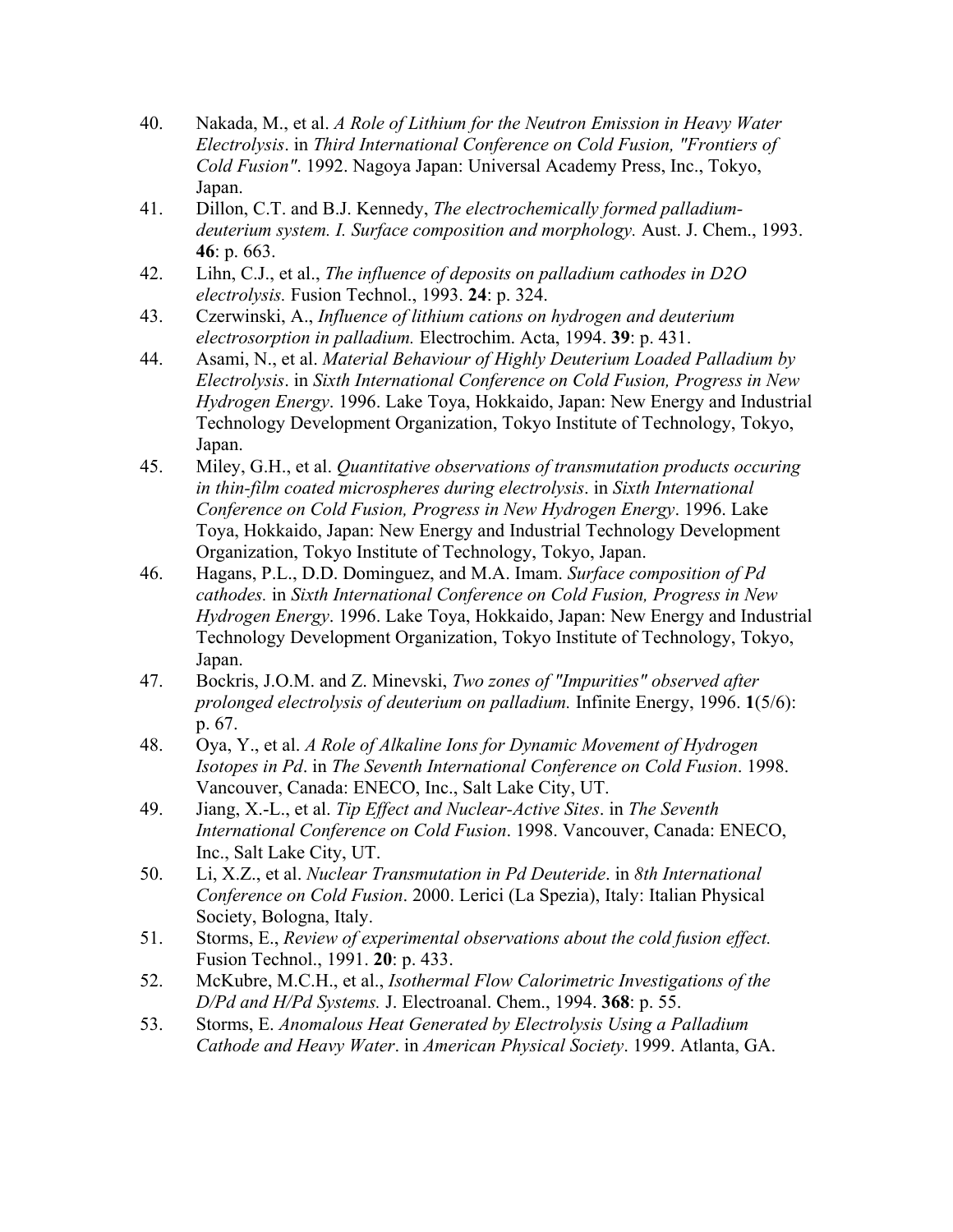- 54. Lynch, J.F., J.D. Clewley, and T.B. Flanagan, *The Formation of Voids in Palladium Metal by the Introduction and Removal of Interstital Hydrogen.* Phil. Mag., 1973. **28**: p. 1415.
- 55. Bockris, J., D. Hodko, and Z. Minevski. *Fugacity of hydrogen isotopes in metals: degradation, cracking and cold fusion*. in *Symp. Hydrogen Storage Materials, Batteries, Electrochemistry 1991*. 1991.
- 56. Storms, E., *A Study of Those Properties of Palladium That Influence Excess Energy Production by the Pons-Fleischmannî Effect.* Infinite Energy, 1996. **2**(8): p. 50.
- 57. Celani, F., et al. *High Hydrogen Loading into Thin Palladium Wires through Precipitate of Alkaline-Earth Carbonate on the Surface of Cathode: Evidence of New Phases in the Pd-H System and Unexpected Problems Due to Bacteria Contamination in the Heavy-Water*. in *8th International Conference on Cold Fusion*. 2000. Lerici (La Spezia), Italy: Italian Physical Society, Bologna, Italy.
- 58. Stringham, R., et al. *Predictable and Reproducible Heat*. in *The Seventh International Conference on Cold Fusion*. 1998. Vancouver, Canada: ENECO, Inc., Salt Lake City, UT.
- 59. Arata, Y. and Y.C. Zhang, *A new energy caused by "Spillover-deuterium".* Proc. Jpn. Acad., Ser. B, 1994. **70 ser. B**: p. 106.
- 60. Arata, Y. and Y.C. Zhang. *Picnonuclear fusion generated in "lattice-reactor" of metallic deuterium lattice within metal atom-clusters.* in *The 9th International Conference on Cold Fusion, Condensed Matter Nuclear Science*. 2002. Tsinghua Univ., Beijing, China: Tsinghua Univ. Press.
- 61. Case, L.C. *Catalytic Fusion of Deuterium into Helium-4*. in *The Seventh International Conference on Cold Fusion*. 1998. Vancouver, Canada: ENECO, Inc., Salt Lake City, UT.
- 62. Mizuno, T., et al. *Anomalous Heat Evolution from SrCeO3-Type Proton Conductors during Absorption/Desorption in Alternate Electric Field*. in *Fourth International Conference on Cold Fusion*. 1993. Lahaina, Maui: Electric Power Research Institute 3412 Hillview Ave., Palo Alto, CA 94304.
- 63. Oriani, R.A., *An investigation of anomalous thermal power generation from a proton-conducting oxide.* Fusion Technol., 1996. **30**: p. 281.
- 64. Samgin, A.L., et al. *Cold Fusion and Anomalous Effects in Deuteron Conductors During Non-Stationary High-Temperature Electrolysis*. in *5th International Conference on Cold Fusion*. 1995. Monte-Carlo, Monaco: IMRA Europe, Sophia Antipolis Cedex, France.
- 65. Jorné, J., *Neutron emission studies during the electrolysis of deuterium by using BaCeO3 solid electrolyte and palladium electrodes.* Fusion Technol., 1994. **26**: p. 244.
- 66. Biberian, J.P., et al. *Electrolysis of LaAlO3 Single Crystals and Ceramics in a Deuteriated Atmosphere*. in *The Seventh International Conference on Cold Fusion*. 1998. Vancouver, Canada: ENECO, Inc., Salt Lake City, UT.
- 67. Biberian, J.-P. *Excess Heat Measurements in AlLaO3 Doped with Deuterium*. in *5th International Conference on Cold Fusion*. 1995. Monte-Carlo, Monaco: IMRA Europe, Sophia Antipolis Cedex, France.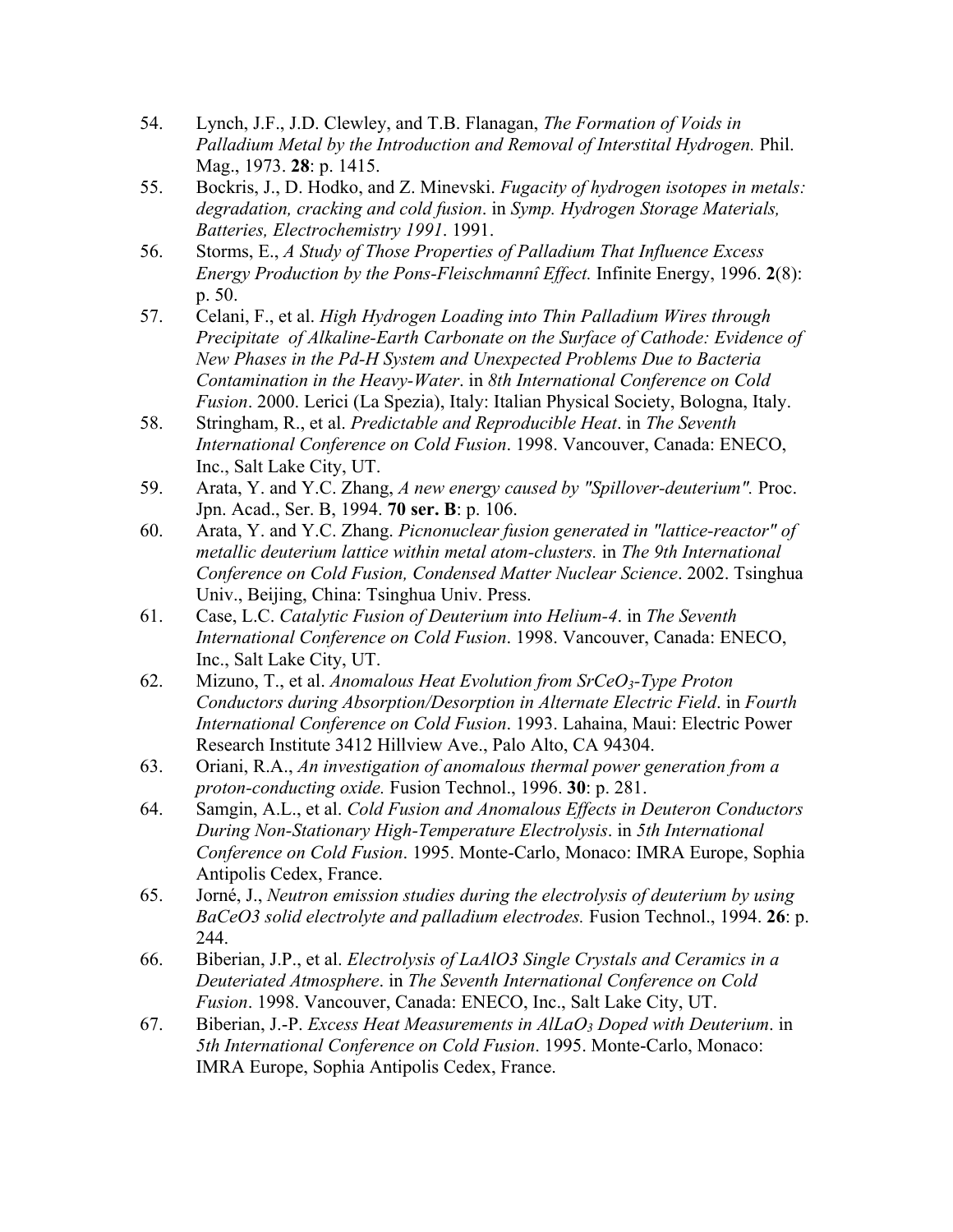- 68. Dufour, J., et al., *Interaction of palladium/hydrogen and palladium/deuterium to measure the excess energy per atom for each isotope.* Fusion Technol., 1997. **31**: p. 198.
- 69. Claytor, T.N., et al. *Tritium Production from Palladium Alloys*. in *The Seventh International Conference on Cold Fusion*. 1998. Vancouver, Canada: ENECO, Inc., Salt Lake City, UT.
- 70. Alekseev, V.A., et al., *Tritium production in the interaction of dense streams of deuterium plama with metal surfaces.* Tech. Phys. Lett., 1995. **21**: p. 231.
- 71. Karabut, A.B., Y.R. Kucherov, and I.B. Savvatimova. *Excess Heat Measurements in Glow Discharge Using Flow "Calorimeter-2"*. in *5th International Conference on Cold Fusion*. 1995. Monte-Carlo, Monaco: IMRA Europe, Sophia Antipolis Cedex, France.
- 72. Karabut, A.B. *Excess heat power, nuclear products and X-ray emission in relation to the high current glow discharge experimental parameters.* in *The 9th International Conference on Cold Fusion, Condensed Matter Nuclear Science*. 2002. Tsinghua Univ., Beijing, China: Tsinghua Univ. Press.
- 73. Savvatimova, I.B. and V.U. Korolev. *Comparative Analysis of Heat Effect in Various Cathode Materials Exposed to Glow Discharge*. in *The Seventh International Conference on Cold Fusion*. 1998. Vancouver, Canada: ENECO, Inc., Salt Lake City, UT.
- 74. Yamada, H. and T. Fujiwara, *Neutron emission from palladium point electrode in pressurized deuterium gas under DV voltage application.* Int. J. Soc. Mat. Eng. Resources, 1998. **6**(1): p. 14.
- 75. Mizuno, T. and T. Ohmori, *Neutron and Heat Generation Induced by Electric Discharge.* J. New Energy, 1998. **3**(1): p. 33.
- 76. Ohmori, T. and T. Mizuno, *Excess energy evolution and transmutation.* Infinite Energy, 1998. **4**(20): p. 14.
- 77. Sundaresan, R. and J.O.M. Bockris, *Anomalous Reactions During Arcing Between Carbon Rods in Water.* Fusion Technol., 1994. **26**: p. 261.
- 78. Hanawa, T. *X-ray Spectroscropic Analysis of Carbon Arc Products in Water*. in *8th International Conference on Cold Fusion*. 2000. Lerici (La Spezia), Italy: Italian Physical Society, Bologna, Italy.
- 79. Matsumoto, T. *Cold Fusion Experiments by Using Electrical Discharge in Water*. in *Fourth International Conference on Cold Fusion*. 1993. Lahaina, Maui: Electric Power Research Institute 3412 Hillview Ave., Palo Alto, CA 94304.
- 80. Komaki, H. *Observations on the Biological Cold Fusion or the Biological Transformation of Elements*. in *Third International Conference on Cold Fusion, "Frontiers of Cold Fusion"*. 1992. Nagoya Japan: Universal Academy Press, Inc., Tokyo, Japan.
- 81. Vysotskii, V.I., A.A. Kornilova, and I.I. Samoyloylenko. *Experimental discovery of phenomenon of low-energy nuclear transformation of isotopes (Mn55=Fe57) in growing biological cultures*. in *Sixth International Conference on Cold Fusion, Progress in New Hydrogen Energy*. 1996. Lake Toya, Hokkaido, Japan: New Energy and Industrial Technology Development Organization, Tokyo Institute of Technology, Tokyo, Japan.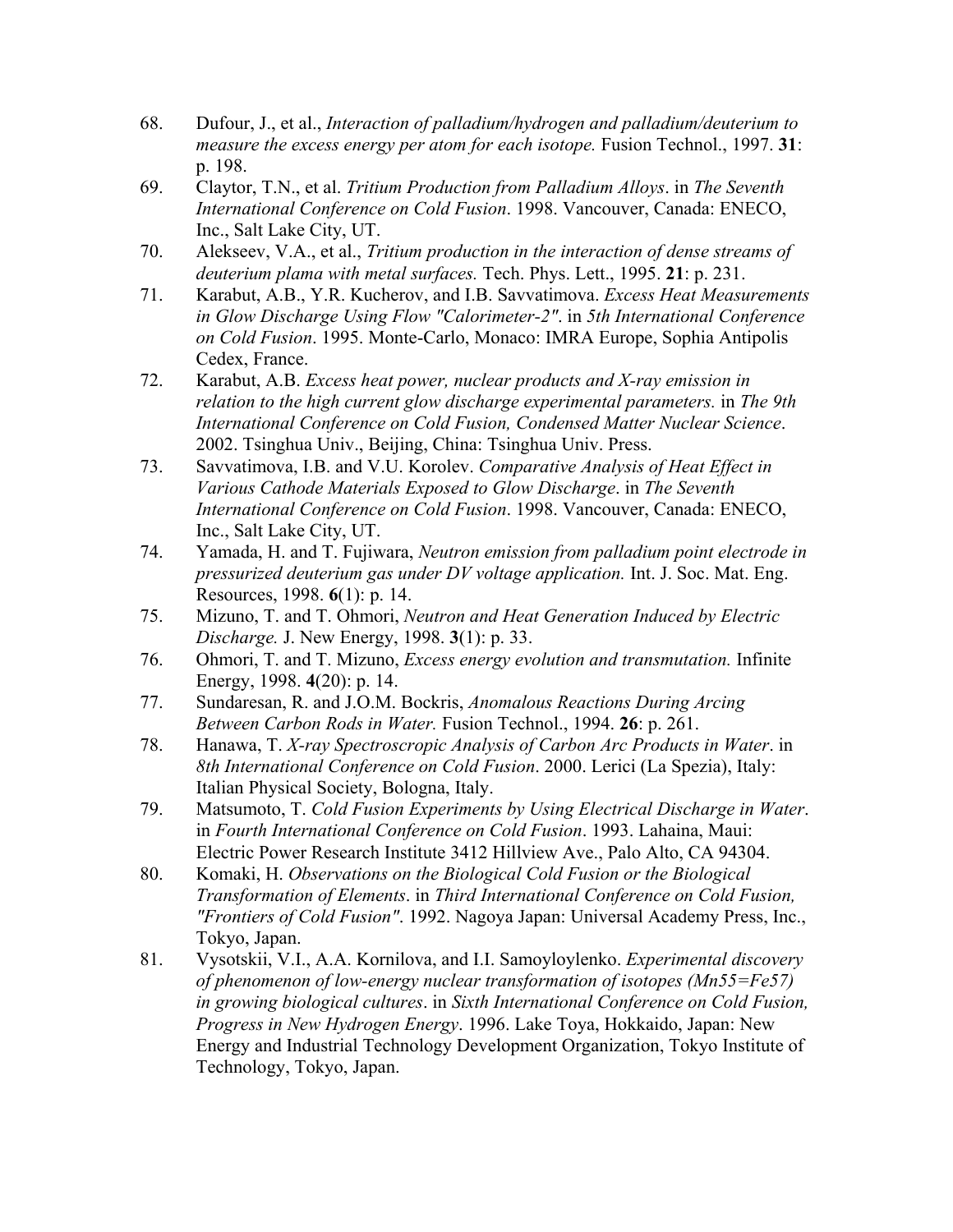- 82. Vysotskii, V.S., V.; Tashirev, A.; Kornilova, A. A. *Successful Experiments On Utilization Of High-Activity Waste In The Process Of Transmutation In Growing Associations Of Microbiological Cultures*. in *Tenth International Conference on Cold Fusion*. 2003. Cambridge, MA: LENR-CANR.org.
- 83. Kainthla, R.C., et al., *Eight chemical explanations of the Fleischmann-Pons effect.* J. Hydrogen Energy, 1989. **14**(11): p. 771.
- 84. Arata, Y. and Y.C. Zhang, *Anomalous production of gaseous 4He at the inside of 'DS cathode' during D2O-electrolysis.* Proc. Jpn. Acad., Ser. B, 1999. **75**: p. 281.
- 85. De Ninno, A., et al. *4He Detection In A Cold Fusion Experiment*. in *Tenth International Conference on Cold Fusion*. 2003. Cambridge, MA: LENR-CANR.org.
- 86. Gozzi, D., et al., *Quantitative measurements of helium-4 in the gas phase of Pd + D2O electrolysis.* J. Electroanal. Chem., 1995. **380**: p. 109.
- 87. McKubre, M.C.H. *Review of experimental measurements involving dd reactions, PowerPoint slides*. in *Tenth International Conference on Cold Fusion*. 2003. Cambridge, MA: LENR-CANR.org.
- 88. Miles, M., K.B. Johnson, and M.A. Imam. *Heat and Helium Measurements Using Palladium and Palladium Alloys in Heavy Water*. in *Sixth International Conference on Cold Fusion, Progress in New Hydrogen Energy*. 1996. Lake Toya, Hokkaido, Japan: New Energy and Industrial Technology Development Organization, Tokyo Institute of Technology, Tokyo, Japan.
- 89. Bush, B.F. and J.J. Lagowski. *Methods of Generating Excess Heat with the Pons and Fleischmann Effect: Rigorous and Cost Effective Calorimetry, Nuclear Products Analysis of the Cathode and Helium Analysis.* in *The Seventh International Conference on Cold Fusion*. 1998. Vancouver, Canada: ENECO, Inc., Salt Lake City, UT.
- 90. Mizuno, T., et al., *Confirmation of the changes of isotopic distribution for the elements on palladium cathode after strong electrolysis in D2O solutions.* Int. J. Soc. Mat. Eng. Resources, 1998. **6**(1): p. 45.
- 91. Notoya, R., *Cold fusion by electrolysis in a light water-potassium carbonate solution with a nickel electrode.* Fusion Technol., 1993. **24**: p. 202.
- 92. Ohmori, T., et al., *Nuclear transmutation reaction occurring during the light water electrolysis on Pd electrode.* Int. J. Soc. Mat. Eng. Resources, 1998. **6**(1): p. 35.
- 93. Oriani, R.A., *Anomalous heavy atomic masses produced by electrolysis.* Fusion Technol., 1998. **34**: p. 76.
- 94. Savvatimova, I.B. and A.B. Karabut, *Nuclear reaction products detected at the cathode after a glow discharge in deuterium.* Poverkhnost', 1996(1): p. 63 (in Russian).
- 95. Silver, D.S., J. Dash, and P.S. Keefe, *Surface topography of a palladium cathode after electrolysis in heavy water.* Fusion Technol., 1993. **24**: p. 423.
- 96. Celani, F., et al. *Preliminary Results with "Cincinnati Group Cell" on Thorium "Transmutation" under 50 Hz AC Excitation*. in *The Seventh International Conference on Cold Fusion*. 1998. Vancouver, Canada: ENECO, Inc., Salt Lake City, UT.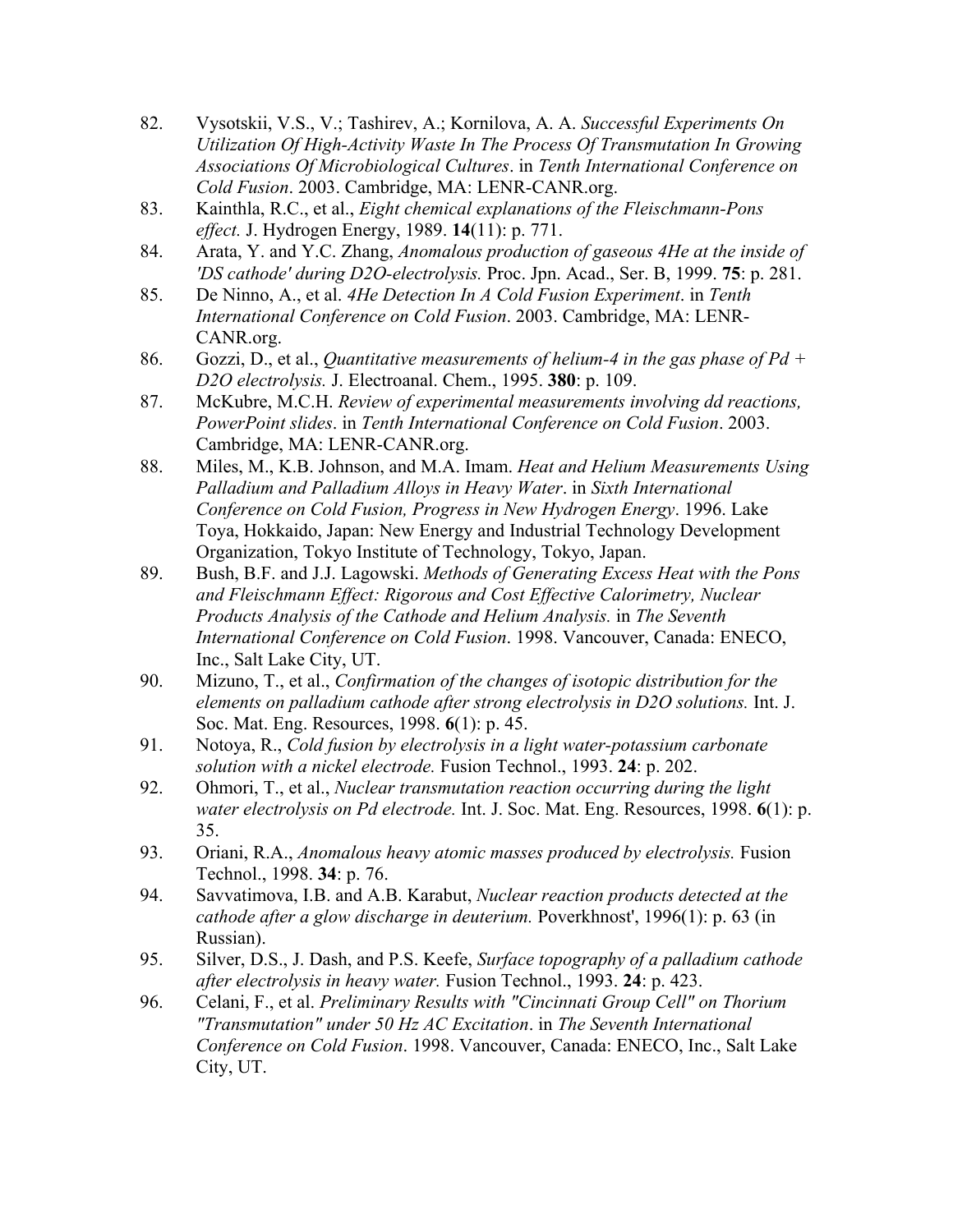- 97. Notoya, R., T. Ohnishi, and Y. Noya. *Products of Nuclear Processes Caused by Electrolysis on Nickel and Platinum Electrodes in Solutions of Alkali-Metallic Ions*. in *The Seventh International Conference on Cold Fusion*. 1998. Vancouver, Canada: ENECO, Inc., Salt Lake City, UT.
- 98. Bush, R.T. and R.D. Eagleton, *Evidence for Electrolytically Induced Transmutation and Radioactivity Correlated with Excess Heat in Electrolytic Cells with Light Water Rubidium Salt Electrolytes.* Trans. Fusion Technol., 1994. **26**(4T): p. 334.
- 99. Savvatimova, I., Y. Kucherov, and A. Karabut. *Cathode Material Change after Deuterium Glow Discharge Experiments*. in *Fourth International Conference on Cold Fusion*. 1993. Lahaina, Maui: Electric Power Research Institute 3412 Hillview Ave., Palo Alto, CA 94304.
- 100. Ohmori, T., T. Mizuno, and M. Enyo, *Isotopic distributions of heavy metal elements produced during the light water electrolysis on gold electrodes.* J. New Energy, 1996. **1**(3): p. 90.
- 101. Mizuno, T., et al., *Formation of 197Pt radioisotopes in solid state electrolyte treated by high temperature electrolysis in D2 gas.* Infinite Energy, 1995. **1**(4): p. 9.
- 102. Mo, D.W., et al. *The Evidence of Nuclear Transmutation Phenomenon in Pd-H System Using NAA (Neutron Activation Analysis)*. in *The Seventh International Conference on Cold Fusion*. 1998. Vancouver, Canada: ENECO, Inc., Salt Lake City, UT.
- 103. Dufour, J., et al. *Hydrex Catallyzed Transmutation of Uranium and Palladium: Experimental Part*. in *8th International Conference on Cold Fusion*. 2000. Lerici (La Spezia), Italy: Italian Physical Society, Bologna, Italy.
- 104. Iwamura, Y., et al., *Detection of anomalous elements, X-ray and excess heat induced by continuous diffusion of deuterium through multi-layer cathode (Pd/CaO/Pd).* Infinite Energy, 1998. **4**(20): p. 56.
- 105. Miley, G.H., *Possible Evidence of Anomalous Energy Effects in H/D-Loaded Solids-Low Energy Nuclear Reactions (LENRS).* J. New Energy, 1997. **2**(3/4): p. 6.
- 106. Celani, F., et al. *Unexpected Detection Of New Elements In Electrolytic Experiments With Deuterated Ethyl-Alcohol, Pd Wire, Sr And Hg Salts*. in *JCF-4*. 2002. Morioka, Japan.
- 107. Close, F., *Too Hot to Handle. The Race for Cold Fusion*. second ed. 1992, New York: Penguin, paperback.
- 108. Chubb, T.A. and S.R. Chubb, *Wave function overlap and nuclear reactions in D+ ion band state matter.* 1995.
- 109. Phipps Jr., T.E., *Neutron formation by electron penetration of the nucleus.* Infinite Energy, 1999. **5**(26): p. 58.
- 110. Fisher, J.C., *Liquid-drop model for extremely neutron rich nuclei.* Fusion Technol., 1998. **34**: p. 66.
- 111. Kozima, H. *On the existence of trapped thermal neutron in cold fusion materials*. in *Sixth International Conference on Cold Fusion, Progress in New Hydrogen Energy*. 1996. Lake Toya, Hokkaido, Japan: New Energy and Industrial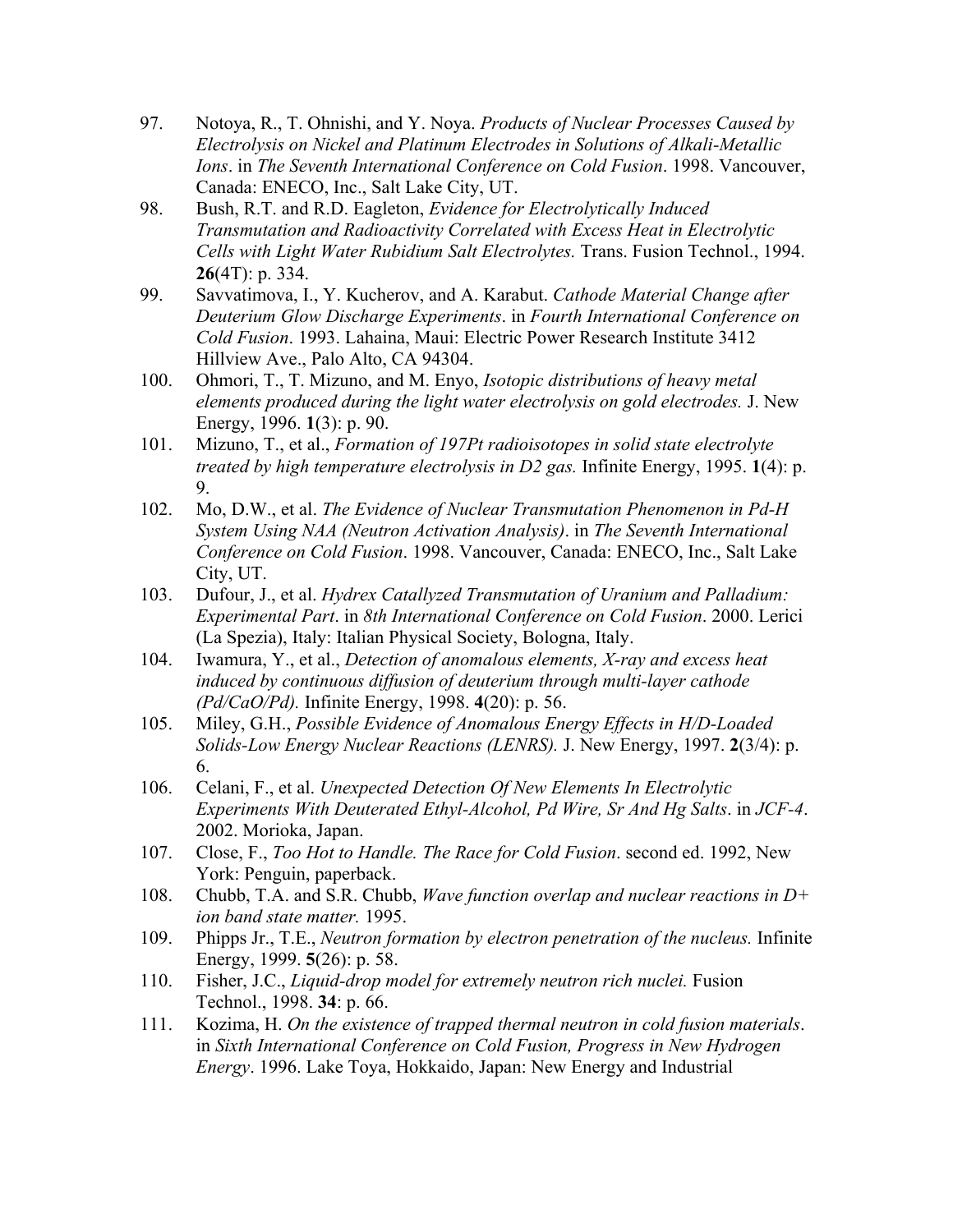Technology Development Organization, Tokyo Institute of Technology, Tokyo, Japan.

- 112. Hagelstein, P.L. *Unified Phonon-Coupled SU(N) Models for Anomalies in Metal Deuterides*. in *Tenth International Conference on Cold Fusion*. 2003. Cambridge, MA: LENR-CANR.org.
- 113. Preparata, G. *Cold Fusion '93': Some Theoretical Ideas*. in *Fourth International Conference on Cold Fusion*. 1993. Lahaina, Maui: Electric Power Research Institute 3412 Hillview Ave., Palo Alto, CA 94304.
- 114. Takahashi, A., et al., *Multibody fusion model to explain experimental results.* Fusion Technol., 1995. **27**: p. 71.
- 115. Szpak, S., P.A. Mosier-Boss, and M.H. Miles, *Calorimetry of the Pd+D codeposition.* Fusion Technol., 1999. **36**: p. 234.
- 116. Huang, N., et al. *A Flow Calorimeter Used in Duplication of 'Cold Fusion'*. in *Special Session Cold Fusion, Electrochemical Society*. 1989. Hollywood, Fl: Electrochemical Society.
- 117. Kainthla, R.C., et al., *Sporadic observation of the Fleischmann-Pons heat effect.* Electrochim. Acta, 1989. **34**: p. 1315.
- 118. Santhanam, K.S.V., et al., *Electrochemically initiated cold fusion of deuterium.* Indian J. Technol., 1989. **27**: p. 175.
- 119. Appleby, A.J., et al. *Anomalous Calorimetric Results During Long-Term Evolution of Deuterium on Palladium from Alkaline Deuteroxide Electrolyte*. in *The First Annual Conference on Cold Fusion*. 1990. University of Utah Research Park, Salt Lake City, Utah: National Cold Fusion Institute.
- 120. Belzner, A., et al., *Two fast mixed-conductor systems: deuterium and hydrogen in palladium - thermal measurements and experimental considerations.* J. Fusion Energy, 1990. **9**(2): p. 219.
- 121. Eagleton, R.D. and R.T. Bush, *Calorimetric experiments supporting the transmission resonance model for cold fusion.* Fusion Technol., 1991. **20**: p. 239.
- 122. Scott, C.D., et al., *Measurement of excess heat and apparent coincident increases in the neutron and gamma-ray count rates during the electrolysis of heavy water.* Fusion Technol., 1990. **18**: p. 103.
- 123. Hutchinson, D.P., et al., *Initial Calorimetry Experiments in the Physics Division - ORNL*. 1990, Oak Ridge National Laboratory ORNL/TM-11356: Oak Ridge, TN.
- 124. Zahm, L.L., et al., *Experimental investigations of the electrolysis of D2O using palladium cathodes and platinum anodes.* J. Electroanal. Chem., 1990. **281**: p. 313.
- 125. Miles, M.H., K.H. Park, and D.E. Stilwell, *Electrochemical calorimetric evidence for cold fusion in the palladium-deuterium system.* J. Electroanal. Chem., 1990. **296**: p. 241.
- 126. Oriani, R.A., et al., *Calorimetric measurements of excess power output during the cathodic charging of deuterium into palladium.* Fusion Technol., 1990. **18**: p. 652.
- 127. Yang, C.-S., et al. *Observation of Excess Heat and Tritium on Electrolysis of D2O*. in *8th World Hydrogen Energy Conf.* 1990. Honolulu, HI: Hawaii Natural Energy Insitute, 2540 Dole St., Holmes Hall 246, Honolulu, HI 96822.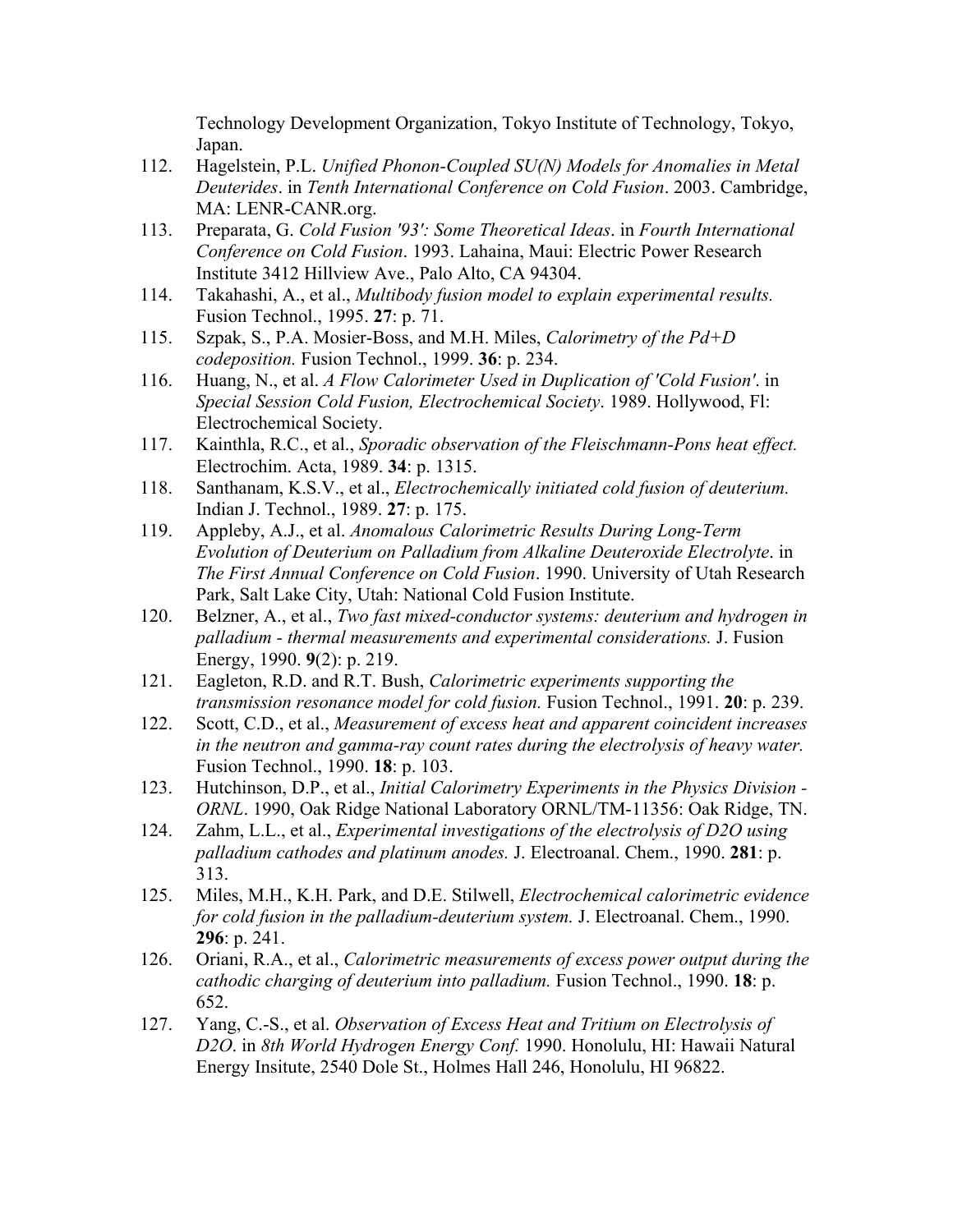- 128. Zhang, Z.L., et al. *Calorimetric Observation Combined with the Detection of Particle Emissions During the Electrolysis of Heavy Water*. in *Anomalous Nuclear Effects in Deuterium/Solid Systems, "AIP Conference Proceedings 228"*. 1990. Brigham Young Univ., Provo, UT: American Institute of Physics, New York.
- 129. Bertalot, L., et al. *Analysis of Tritium and Heat Excess in Electrochemical Cells With Pd Cathodes*. in *Second Annual Conference on Cold Fusion, "The Science of Cold Fusion"*. 1991. Como, Italy: Societa Italiana di Fisica, Bologna, Italy.
- 130. Bush, B.F., et al., *Helium production during the electrolysis of D2O in cold fusion experiments.* J. Electroanal. Chem., 1991. **304**: p. 271.
- 131. McKubre, M.C.H., et al. *Isothermal Flow Calorimetric Investigations of the D/Pd System*. in *Second Annual Conference on Cold Fusion, "The Science of Cold Fusion"*. 1991. Como, Italy: Societa Italiana di Fisica, Bologna, Italy.
- 132. Noninski, V.C. and C.I. Noninski, *Determination of the excess energy obtained during the electrolysis of heavy water.* Fusion Technol., 1991. **19**: p. 364.
- 133. Yun, K.-S., et al., *Calorimetric observation of heat production during electrolysis of 0.1 M LiOD + D2O solution.* J. Electroanal. Chem., 1991. **306**: p. 279.
- 134. Bertalot, L., et al. *Study of Deuterium Charging in Palladium by the Electrolysis of Heavy Water: Search for Heat Excess and Nuclear Ashes*. in *Third International Conference on Cold Fusion, "Frontiers of Cold Fusion"*. 1992. Nagoya Japan: Universal Academy Press, Inc., Tokyo, Japan.
- 135. Gozzi, D., et al. *Experiments with Global Detection of Cold Fusion Byproducts*. in *Third International Conference on Cold Fusion, "Frontiers of Cold Fusion"*. 1992. Nagoya Japan: Universal Academy Press, Inc., Tokyo, Japan.
- 136. Hasegawa, N., et al. *Observation of Excess Heat during Electrolysis of 1 M LiOD in a Fuel Cell Type Closed Cell*. in *Third International Conference on Cold Fusion, "Frontiers of Cold Fusion"*. 1992. Nagoya Japan: Universal Academy Press, Inc., Tokyo, Japan.
- 137. Ota, K., et al. *Heat Production at the Heavy Water Electrolysis Using Mechanically Treated Cathode*. in *Third International Conference on Cold Fusion, "Frontiers of Cold Fusion"*. 1992. Nagoya Japan: Universal Academy Press, Inc., Tokyo, Japan.
- 138. Okamoto, M., et al., *Excess Heat Generation, Voltage Deviation, and Neutron Emission in D2O-LiOD Systems.* Trans. Fusion Technol., 1994. **26**(4T): p. 176.
- 139. Storms, E., *Some Characteristics of Heat Production Using the "Cold Fusion" Effect.* Trans. Fusion Technol., 1994. **26**(4T): p. 96.
- 140. Bertalot, L., et al. *Power Excess Production in Electrolysis Experiments at ENEA Frascati*. in *5th International Conference on Cold Fusion*. 1995. Monte-Carlo, Monaco: IMRA Europe, Sophia Antipolis Cedex, France.
- 141. Takahashi, A., et al. *Experimental Correlation Between Excess Heat and Nuclear Products*. in *5th International Conference on Cold Fusion*. 1995. Monte-Carlo, Monaco: IMRA Europe, Sophia Antipolis Cedex, France.
- 142. Kamimura, H., et al. *Excess Heat in Fuel Cell Type Cells from Pure Pd Cathodes Annealed at High Temperatures*. in *Sixth International Conference on Cold Fusion,Progress in New Hydrogen Energy*. 1996. Lake Toya, Hokkaido, Japan: